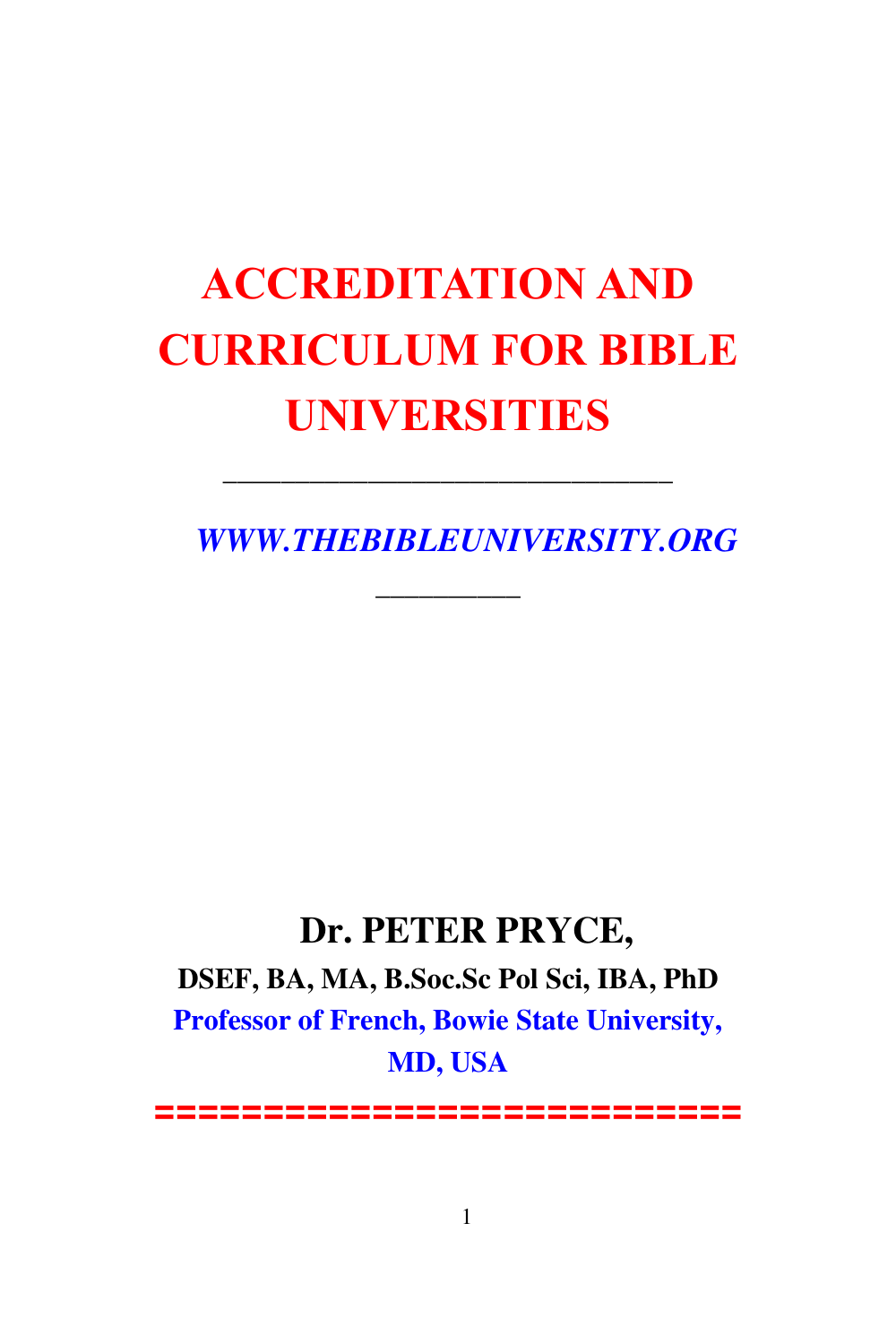## **ACCREDITATION AND CURRICULUM FOR BIBLE UNIVERSITIES**

\_\_\_\_\_\_\_\_\_\_\_\_\_\_\_\_\_\_\_\_\_\_\_\_\_\_\_\_\_\_\_

\_\_\_\_\_\_\_\_\_\_

*WWW.THEBIBLEUNIVERSITY.ORG* 

### Copyright © 2019 **Dr. Peter Pryce Maryland, USA**

All rights reserved. No part of this book may be reproduced or transmitted in any form or by any means without written permission from the author.

### **United States Library of Congress Catalog in Publication Data – Dr. Peter Pryce, Accreditation and Curriculum for Bible Universities**

**ISBN 978-9988-8801-1-8 – paper edition ISBN 978-9988-8801-2-5 – eBook edition** 

**Printed in the United States of America**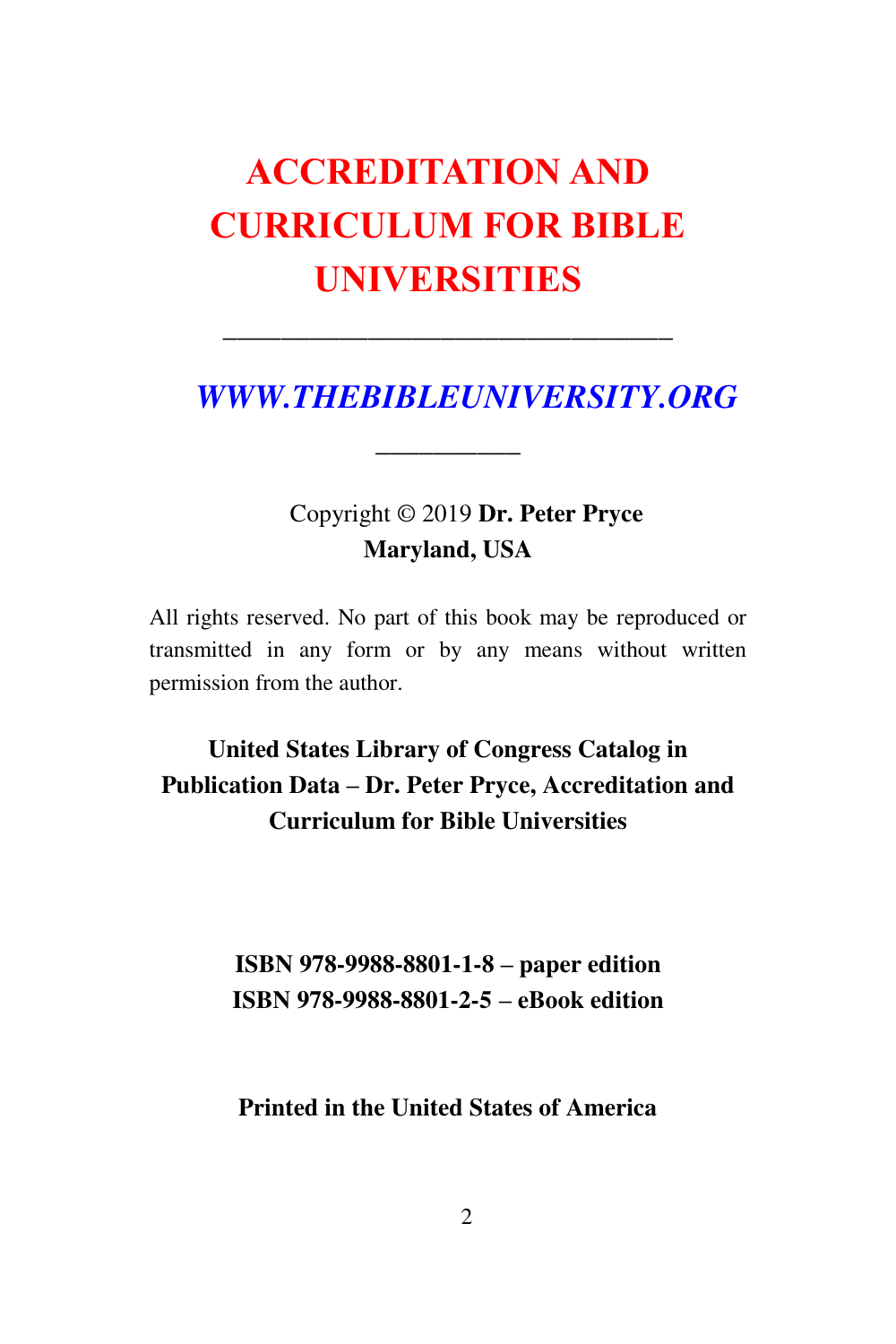## **Dedication**

I acknowledge Holy Spirit and dedicate this book to Holy Spirit for giving me the wisdom to understand the Holy Scriptures to write this book in order to help others to also come to the understanding of "the Word of God".

> **Isaiah 28:26 (KJV)** For his God doth instruct him to discretion, *and* doth teach him.

> **Jeremiah 30:2 (KJV)** Thus speaketh the LORD God of Israel, saying, Write thee all the words that I have spoken unto thee in a book.

> **John 14:26 (KJV)** But the Comforter, *which is* the Holy Ghost, whom the Father will send in my name, he shall teach you all things, and bring all things to your remembrance, whatsoever I have said unto you.

## **+ + + + + + +**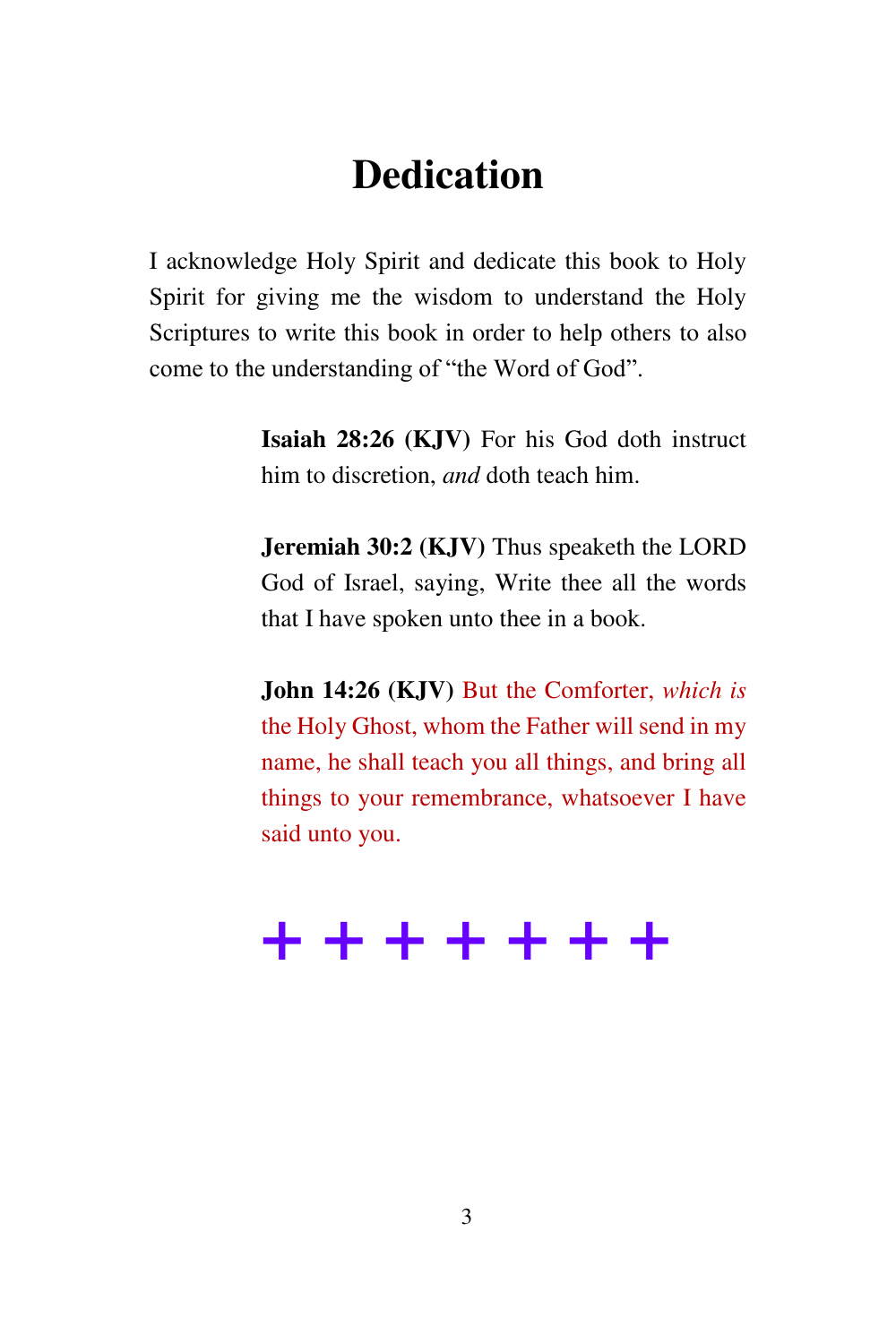## **HERE IS MY CALLING**

Here is my calling, in which I exercise my talents by Holy Spirit in Christ Jesus, making full proof of my Ministry, in truth and verity.

As you read the confirming verses, which are the *Instruments of Authority of my Office and Calling*, and my *Letters of Credence*, take note of the following key words in the Word of God which describe what I do ever so often, night and day, writing what Holy Spirit has been teaching me in the Scriptures. The key words in the Word of God that apply to me are:

- 1. Wisdom
- 2. Teacher
- 3. Scholar
- 4. The pen of a ready writer
- 5. The word of the Lord was published throughout all the region
- 6. The things that I write unto you
- 7. Epistles in which are some things hard to be understood
- 8. Learned
- 9. Also the other Scriptures.

The Scriptures that confirm my *Office and Calling*, which are my *Instruments of Authority* and my *Letters of Credence* are as follows:

> **Ecclesiastes 2:21 (KJV)** For there is a man whose labour *is* in wisdom, and in knowledge,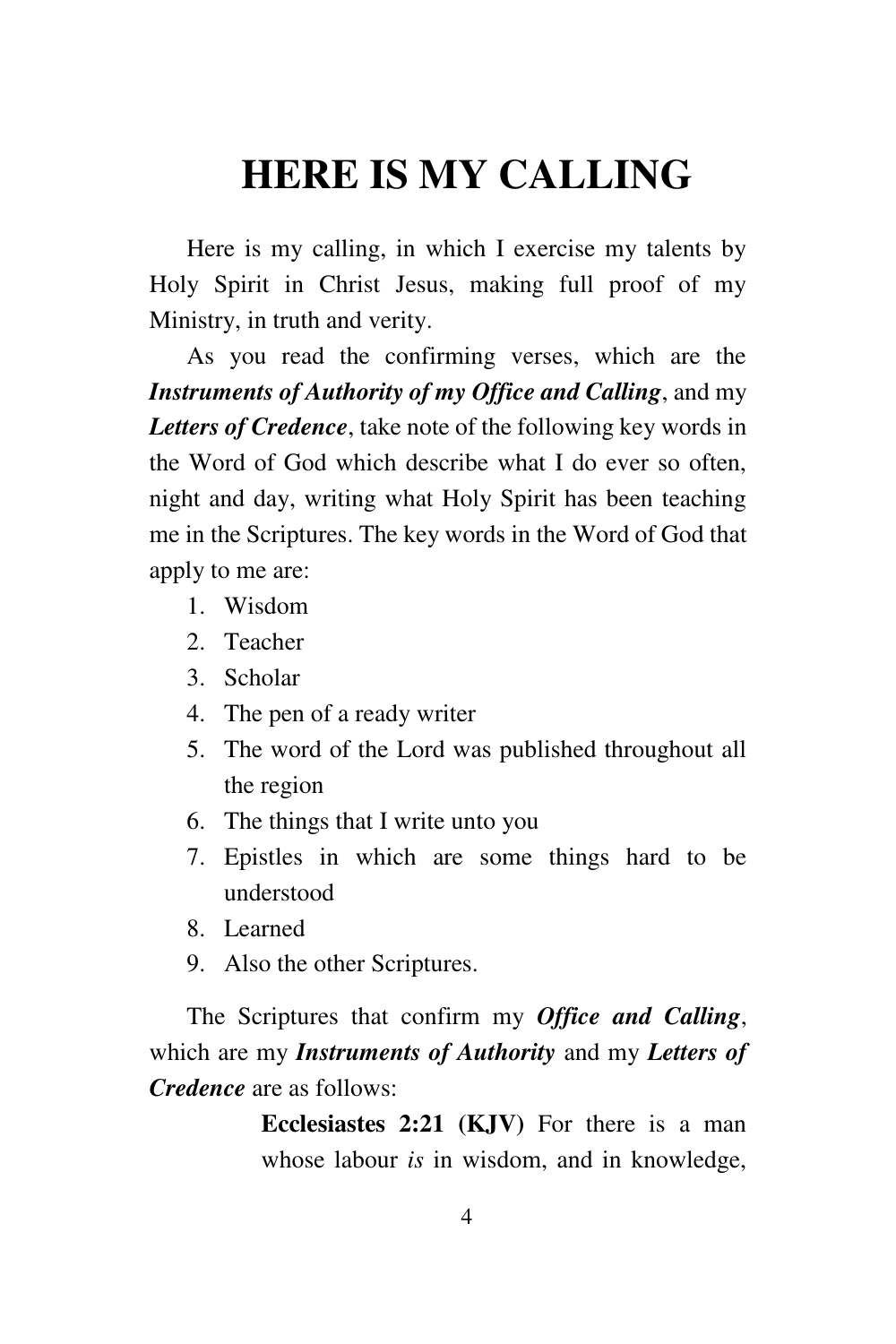and in equity; yet to a man that hath not laboured therein shall he leave it *for* his portion. This also *is* vanity and a great evil.

**1 Chronicles 25:8 (KJV)** And they cast lots, ward against *ward*, as well the small as the great, the teacher as the scholar.

**Psalm 45:1 (KJV)** To the chief Musician upon Shoshannim, for the sons of Korah, Maschil, A Song of loves. My heart is inditing a good matter: I speak of the things which I have made touching the king: my tongue *is* the pen of a ready writer.

**Acts 13:49 (KJV)** And the word of the Lord was published throughout all the region.

**1 Corinthians 14:37 (KJV)** If any man think himself to be a prophet, or spiritual, let him acknowledge that the things that I write unto you are the commandments of the Lord.

**2 Peter 3:16 (KJV)** As also in all *his* epistles, speaking in them of these things; in which are some things hard to be understood, which they that are unlearned and unstable wrest, as *they do* also the other scriptures, unto their own destruction.

**2 Timothy 4:5 (KJV)** But watch thou in all things, endure afflictions, do the work of an evangelist, make full proof of thy ministry.

Jesus Christ said that if you want to know the calling of a Man of God, if you want to know if a Man was anointed and sent by Jesus Christ, if you want to judge a Man of God,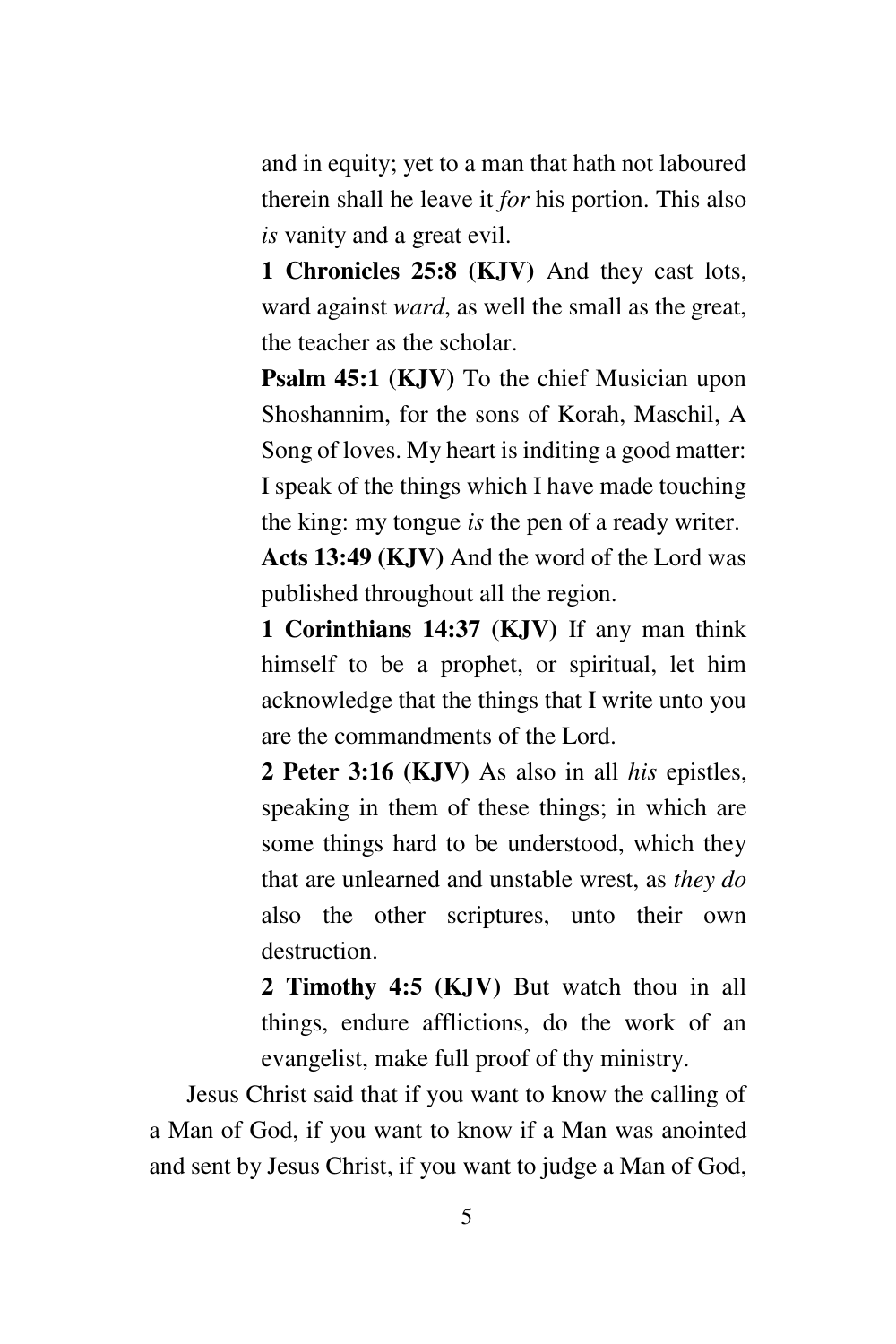if you want to assess the quality of a Man of God, if you want to know if a Man of God is speaking by the Spirit of Truth or by the spirit of Devils…then examine the words that come out of his mouth in the light of the Scriptures!

> **John 3:34 (KJV)** For he whom God hath sent speaketh the words of God: for God giveth not the Spirit by measure *unto him*.

> **Luke 19:22 (KJV)** And he saith unto him, Out of thine own mouth will I judge thee, *thou* wicked servant. Thou knewest that I was an austere man, taking up that I laid not down, and reaping that I did not sow:

> **John 8:39 (KJV)** They answered and said unto him, Abraham is our father. Jesus saith unto them, If ye were Abraham's children, ye would do the works of Abraham.

> **John 8:40 (KJV)** But now ye seek to kill me, a man that hath told you the truth, which I have heard of God: this did not Abraham.

> **John 10:25 (KJV)** Jesus answered them, I told you, and ye believed not: the works that I do in my Father's name, they bear witness of me.

> John 5:43 (KJV) I am come in my Father's name, and ye receive me not: if another shall come in his own name, him ye will receive.

> **John 5:46 (KJV)** For had ye believed Moses, ye would have believed me: for he wrote of me.

> **John 5:47 (KJV)** But if ye believe not his writings, how shall ye believe my words?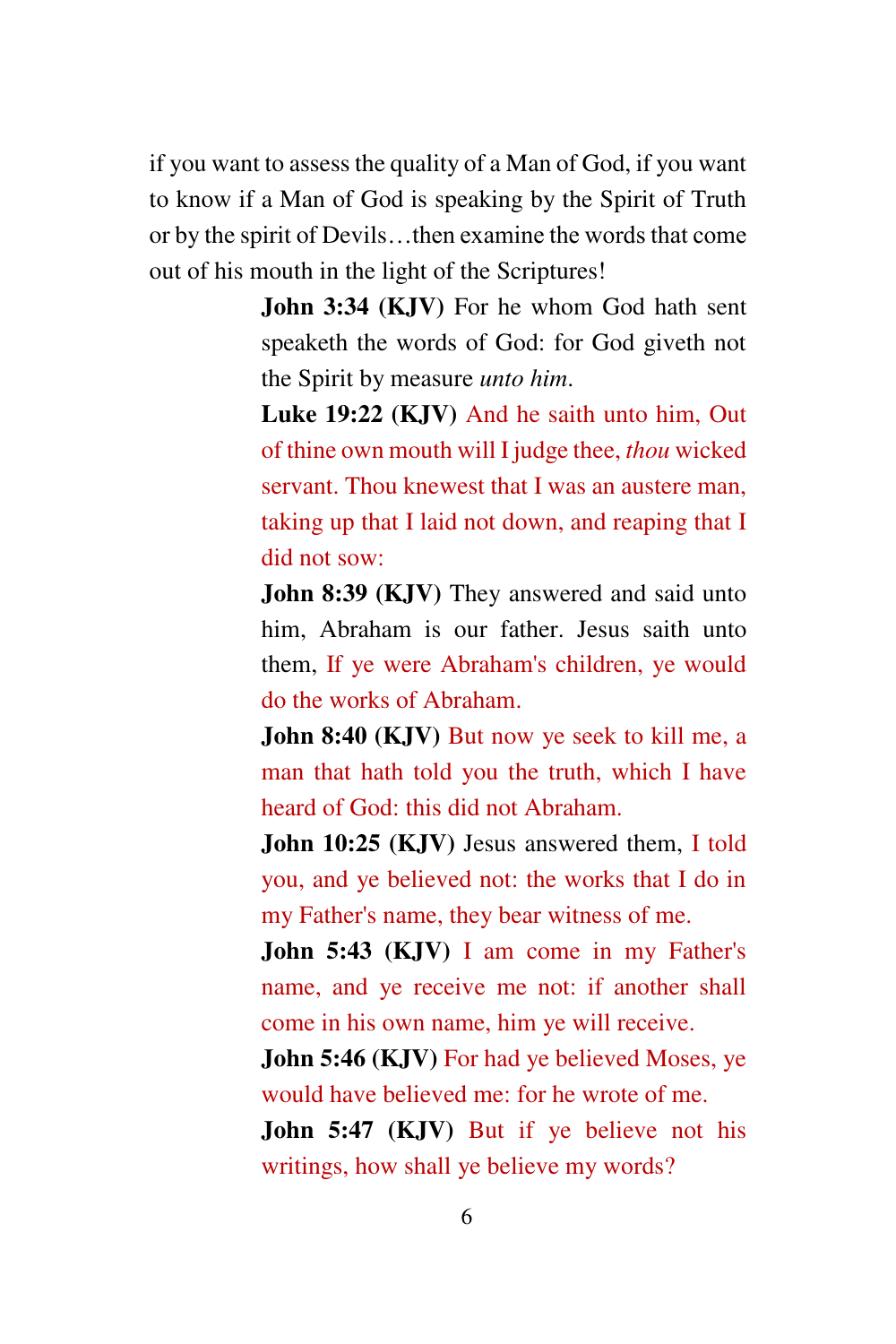In this book: *Accreditation and Curriculum for Bible Universities*, I have shown you evidence, in the Table of Contents, of all the 111 books that I have written beginning some 22 years ago. Read them, examine them as Jesus Christ commanded, assess them in the light of the Scriptures, and judge me by the Spirit of Truth.

The LORD Jesus Christ give you understanding. The LORD God bless you!

Rev. Prof. Peter Pryce Maryland, USA Thursday, 2nd May, 2019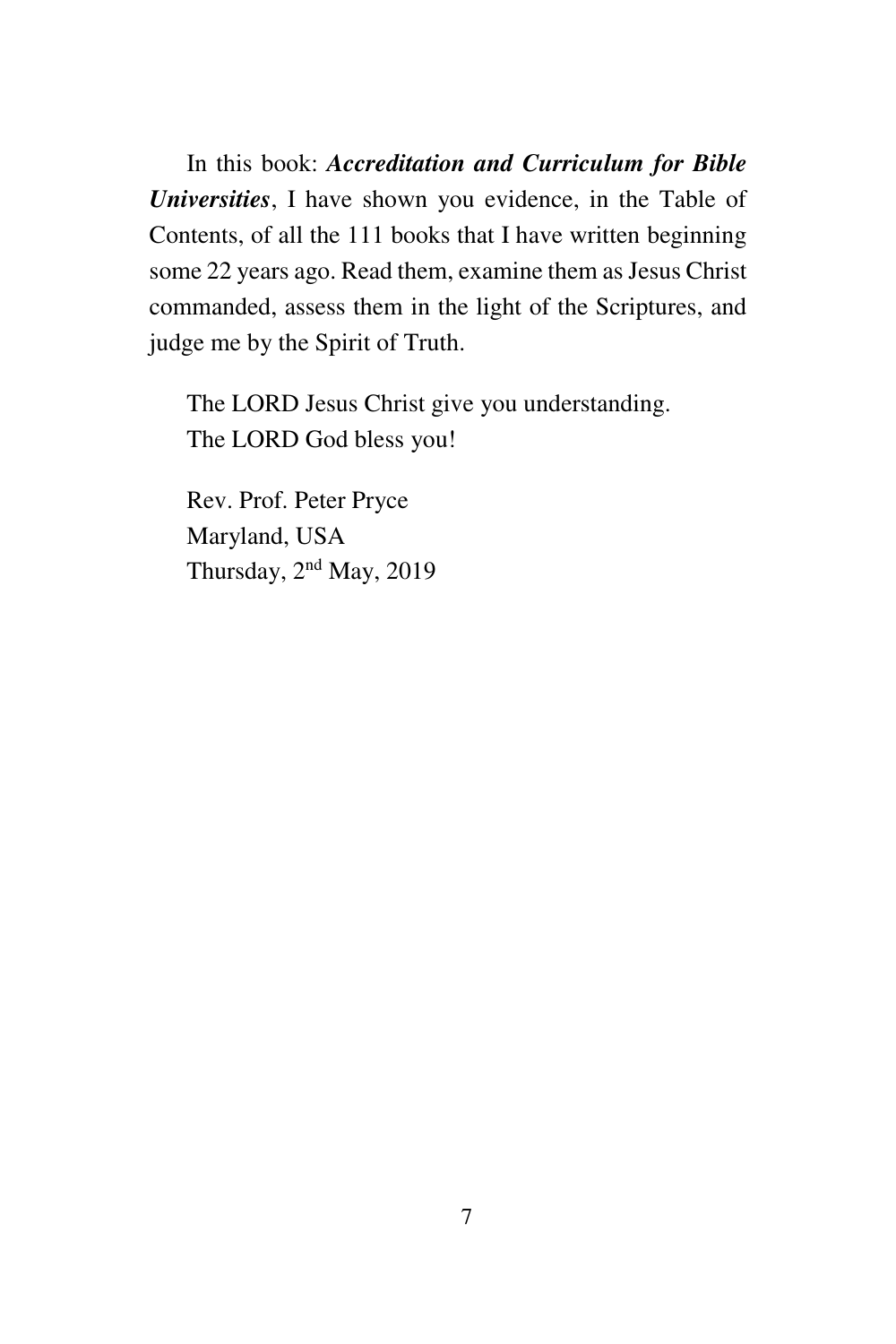#### **QUOTE**

When your authority and accreditation are from **superior Heaven**, then you do not need authority and accreditation from **inferior Humans** to teach the Word of God the Gospel of Jesus Christ!

Rev. Prof. Peter Pryce Maryland, USA Thursday, 2nd May, 2019 @ 4.17 AM

> **Matthew 21:23 (KJV)** And when he was come into the temple, the chief priests and the elders of the people came unto him as he was teaching, and said, By what authority doest thou these things? and who gave thee this authority?

> **Matthew 21:24 (KJV)** And Jesus answered and said unto them, I also will ask you one thing, which if ye tell me, I in like wise will tell you by what authority I do these things.

> **Matthew 21:25 (KJV)** The baptism of John, whence was it? from heaven, or of men? And they reasoned with themselves, saying, If we shall say, From heaven; he will say unto us, Why did ye not then believe him?

> **Matthew 21:26 (KJV)** But if we shall say, Of men; we fear the people; for all hold John as a prophet.

> **Matthew 21:27 (KJV)** And they answered Jesus, and said, We cannot tell. And he said unto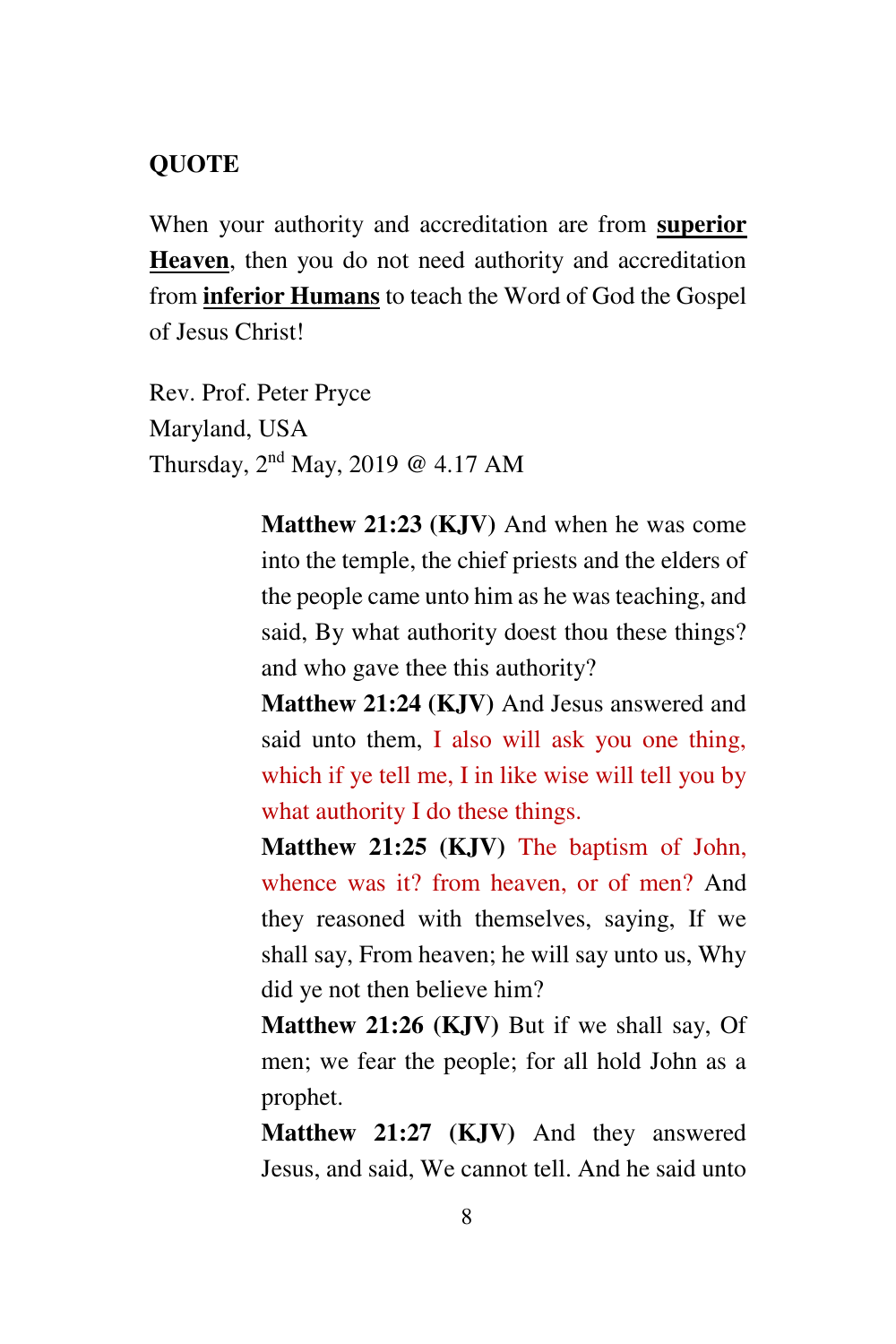them, Neither tell I you by what authority I do these things.

Luke 23:4 (KJV) Then said Pilate to the chief priests and *to* the people, I find no fault in this man.

**Luke 23:5 (KJV)** And they were the more fierce, saying, He stirreth up the people, teaching throughout all Jewry, beginning from Galilee to this place.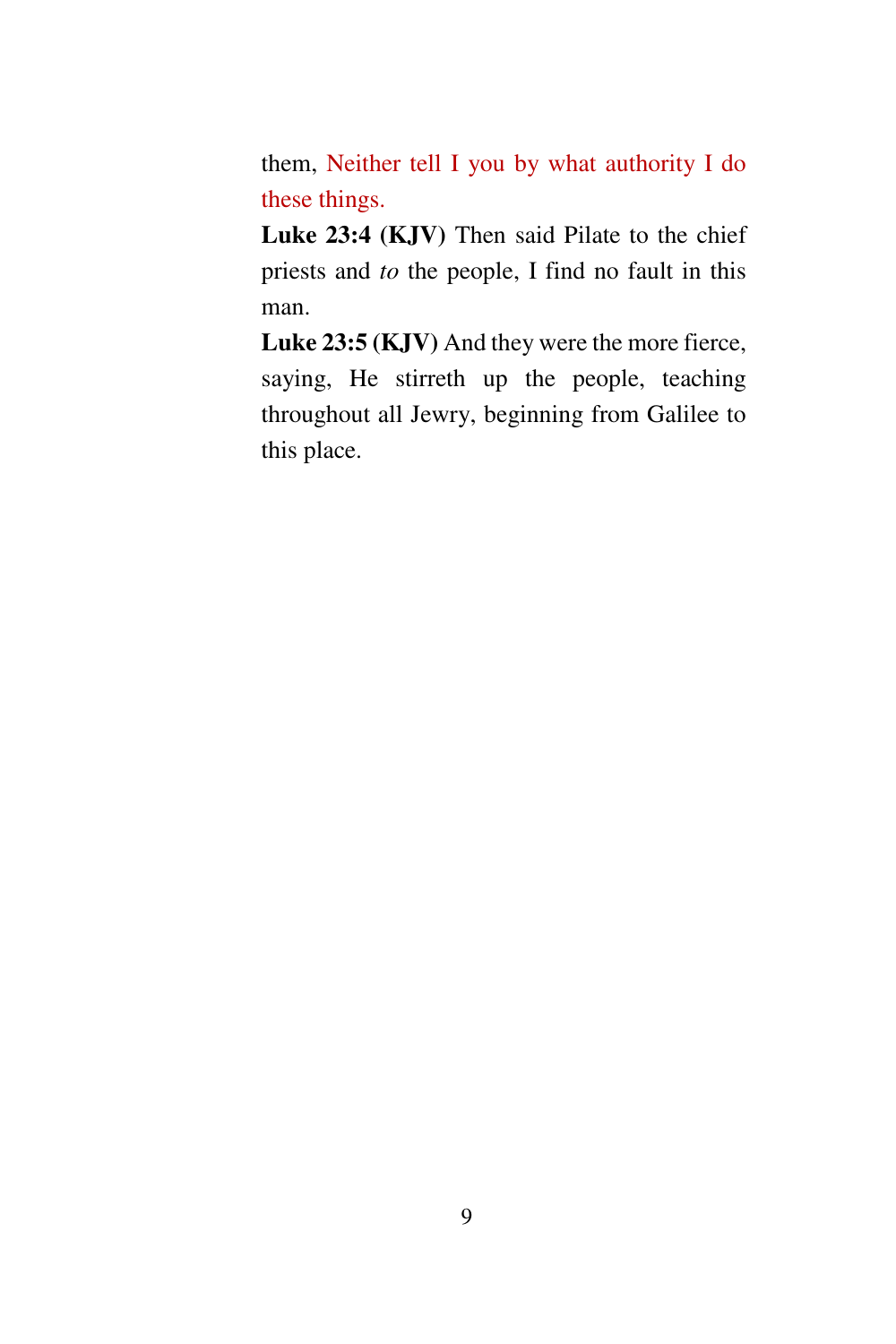## **Table of Contents**

#### *Authors Note*

As at today Thursday 2nd May, 2019, these are the 111 books that Prof. Peter Pryce has written, is writing, or has already published.

This Table of Contents is therefore the most up to date list of the works of Prof. Pryce, which works are being made available to enrich research and knowledge in The Bible University.

This Curriculum will help you to know what books are available. Then, you decide on the purchase. Once you become interested in a book and you are unable to locate it at the Google Bookstore, please send an email to Prof. Pryce to ask how you can get the book because it may be with the publisher awaiting funding for publication.

A word of caution! The Bible University involves deep reading, deep searching of Scriptures, intense Scripture analysis night and day! Therefore, lazy Christians who dislike reading the Word of God, McDonalds type easycome-easy-go Christians, microwave mentality Christians, shallow-minded Christians who hate reading, please stay away from The Bible University!

God bless you. Prof. Peter Pryce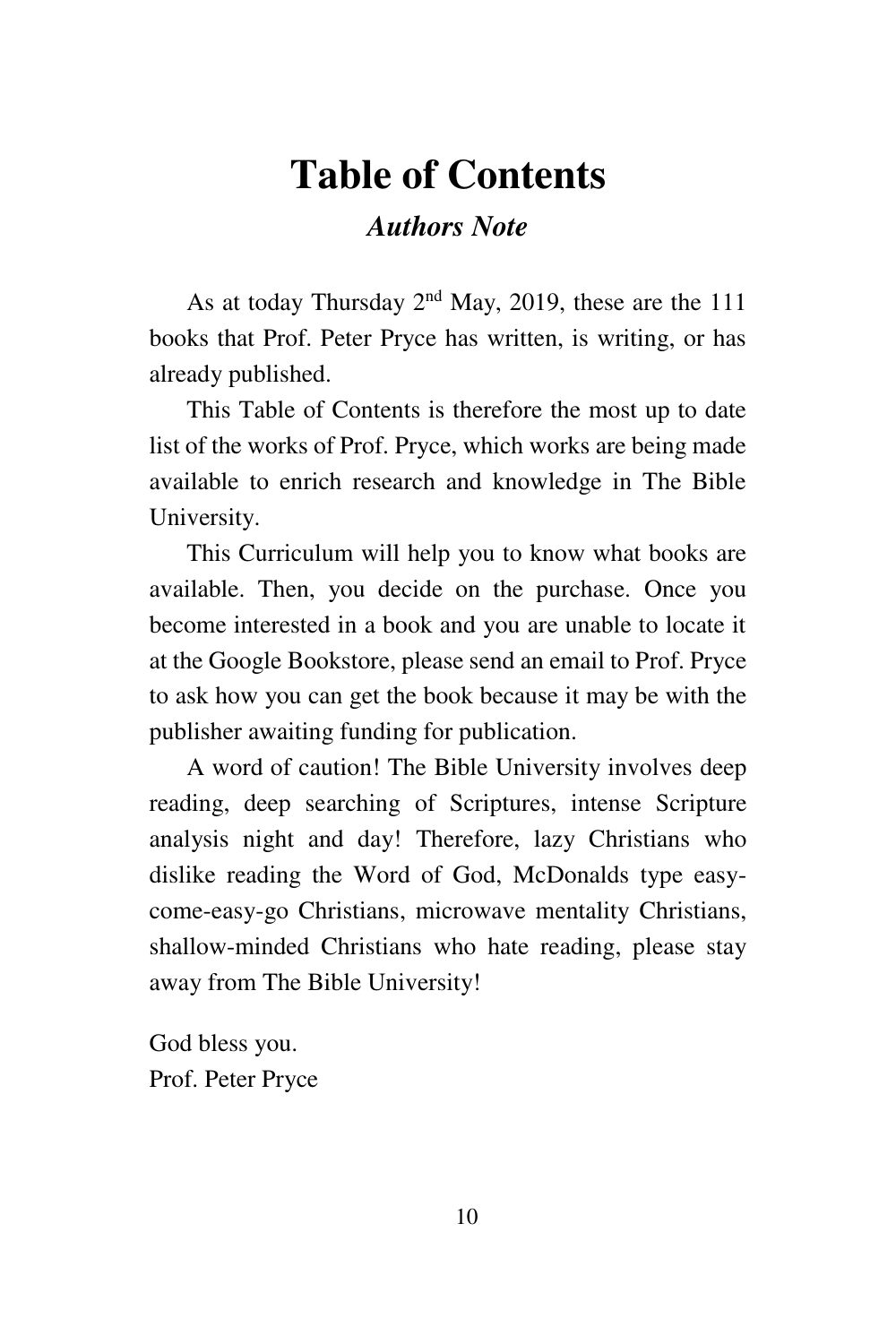| Separation of Church and State                        |
|-------------------------------------------------------|
|                                                       |
|                                                       |
| If God has truly ordained and sent you, then why seek |
| authority and accreditation from men?                 |
|                                                       |
|                                                       |
| The Template for Christian Accreditation              |
|                                                       |
| <b>Contact Information</b>                            |
| Legal Instrument establishing The Bible University    |
| Board Members of the Parent Organization              |
|                                                       |
|                                                       |
|                                                       |
| Accreditation                                         |
| Definition of Accreditation                           |
| The State and the power of Accreditation              |
| By whom shall we accredit the teachings of the Word   |
| of God?                                               |
| Accreditation based on the Perfect Harmony Theory     |
| How to accredit Bible Colleges, Theological           |
| Seminaries, and Bible Teachings                       |
| Accreditation from Senior Apostles, from Elders, from |
| Scholars in the Law of God, and from Holy Spirit      |
| Credentials that qualify a Man of God to issue        |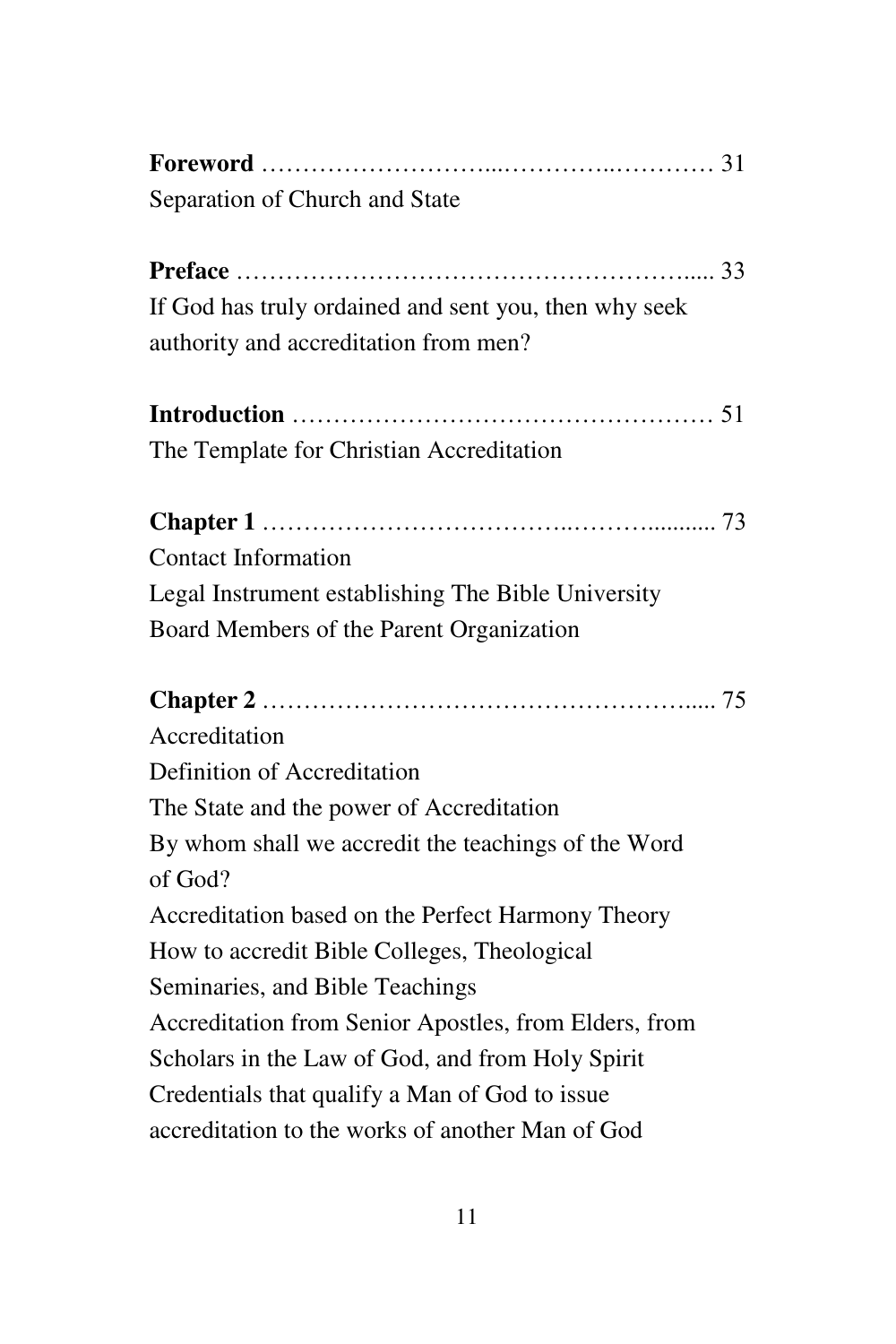| Worldwide Accreditation Commission of Christian       |
|-------------------------------------------------------|
| <b>Educational Institutions</b>                       |
|                                                       |
|                                                       |
| Campus                                                |
| The Bible University                                  |
|                                                       |
| Objectives of the Bible University                    |
|                                                       |
| <b>Admission Policy</b>                               |
| Our Doctrine on Denominations and Creeds              |
|                                                       |
|                                                       |
|                                                       |
| <b>Instructors</b>                                    |
| Affiliate references who could be called upon as Part |
| Time Instructors:                                     |
| Look Beyond Ministries - Bishop Abraham Dromo         |
| <b>Adumuah Nortey</b>                                 |
| Book of Acts Now Global Church - Apostle Dr. Jerry    |
| <b>Bowers</b>                                         |
| The Institute of Theologians, World Care Ministry     |
| International - Bishop Dr. Moses Nueman Sr.           |
| The Missionary Church International, Inc. -           |
| <b>Bishop Robert Coulter</b>                          |
| Faith Mission Temple International, Inc. - Bishop     |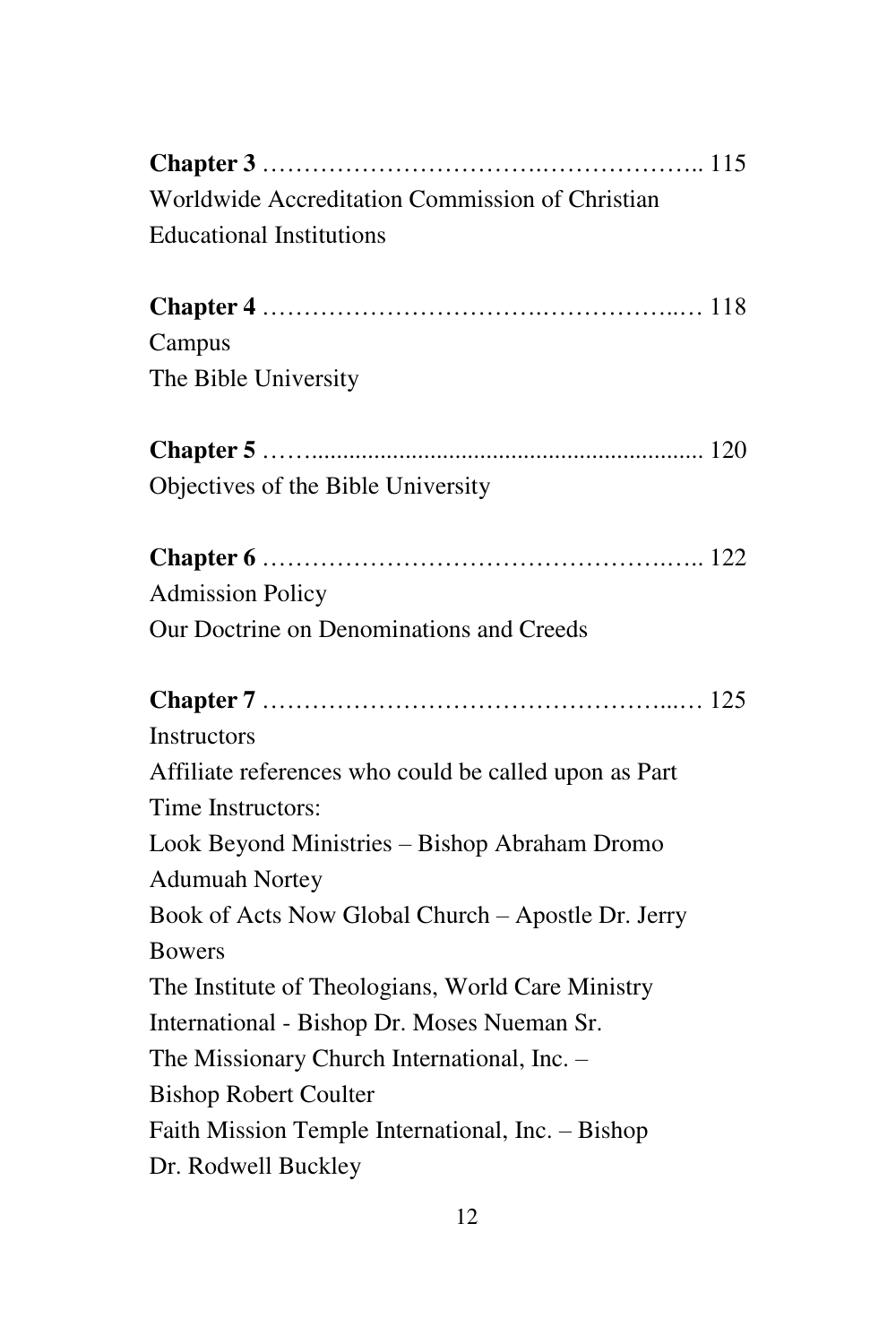### Full time Instructor – Rev. Prof. Peter Pryce, **[WWW.THEBIBLEUNIVERSITY.ORG](http://www.thebibleuniversity.org/)**

Foreign Representative, Director of Education, Research, and Curriculum Development, worldwide - Living Faith Theological Seminary

| <b>Duration of Training</b>                    |
|------------------------------------------------|
|                                                |
| Professional Degree Certificates               |
| Criteria and Qualifications                    |
|                                                |
| Fees, Courses, and Payments                    |
| Need-Based Scholarship                         |
| Lying and False Pretenses                      |
| Withdrawals, Refunds, and Stealing             |
|                                                |
| Curriculum                                     |
| The Mission and the Vision                     |
| Practical Steps to Accomplish the Mission      |
| <b>Bible Commentary Books</b>                  |
|                                                |
| Brief Methodology for Scripture Instructional  |
| Delivery                                       |
| The Perfect Harmony Theory for Translation and |
| Interpreting: in a nutshell                    |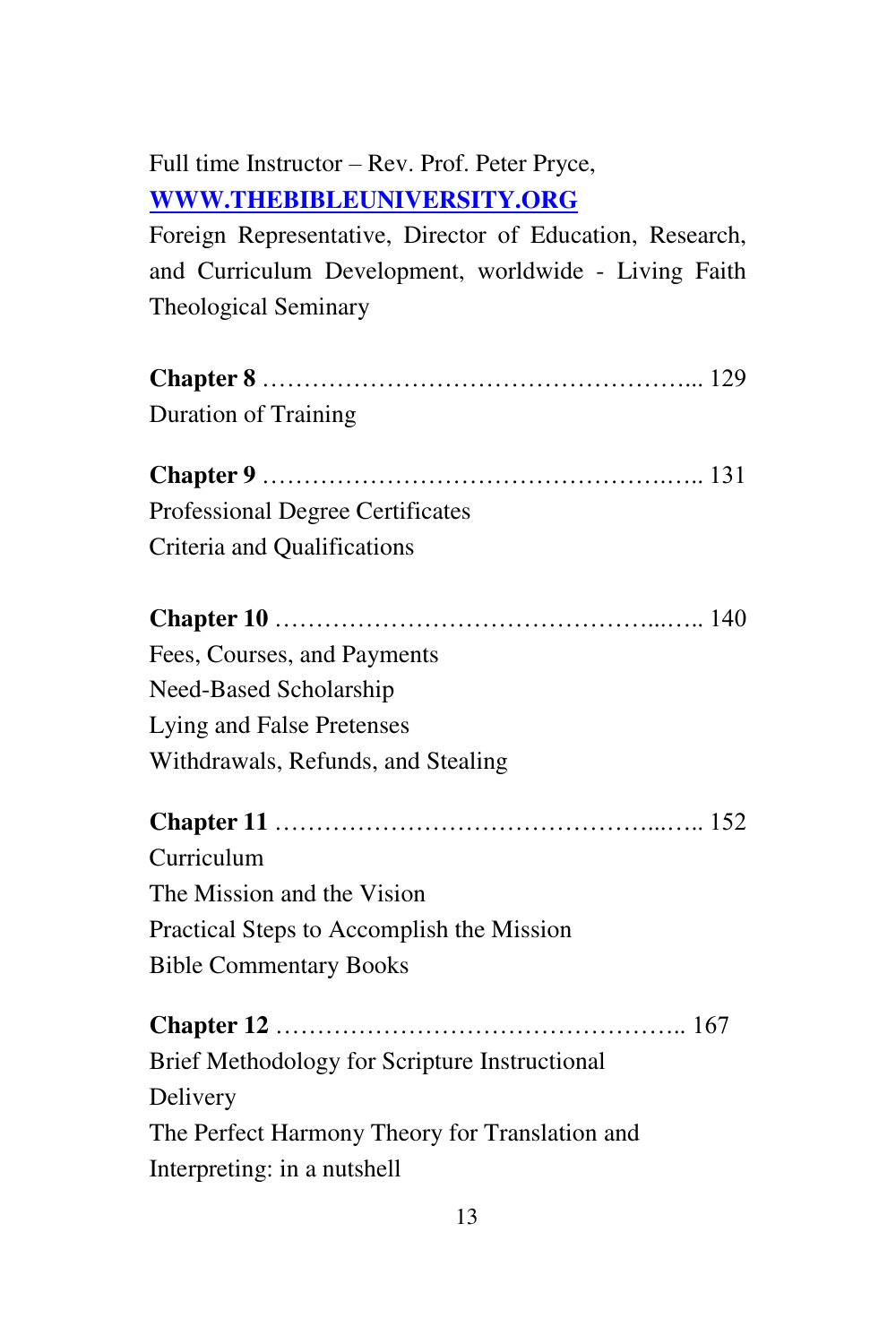Interventions used to present, discuss, and test the Perfect Harmony Theory for Translation and Interpreting Author's Comment

**Chapter 13** …………………………………………..... 173 Supplementary Course Literature The Bible Commentary Books BOOK # 1 – Studies and Teachings on The Prophetic 57 Course Modules and Chapters

**Chapter 14** ………………………………………….. 182 BOOK # 2 – Studies and Teachings on Abraham 11 Course Modules and Chapters

**Chapter 15** ……………………………………………. 184 BOOK # 3 – Studies and Teachings on Water Baptism 23 Course Modules and Chapters

**Chapter 16** …………………………………………..... 188 BOOK # 4 – Studies and Teachings on Satan 37 Course Modules and Chapters

**Chapter 17** …………………………………………..... 195 BOOK # 5 – Studies and Teachings on The Gentile 26 Course Modules and Chapters

**Chapter 18** …………………………………………..... 200 BOOK # 6 – Studies and Teachings on Salvation 89 Course Modules and Chapters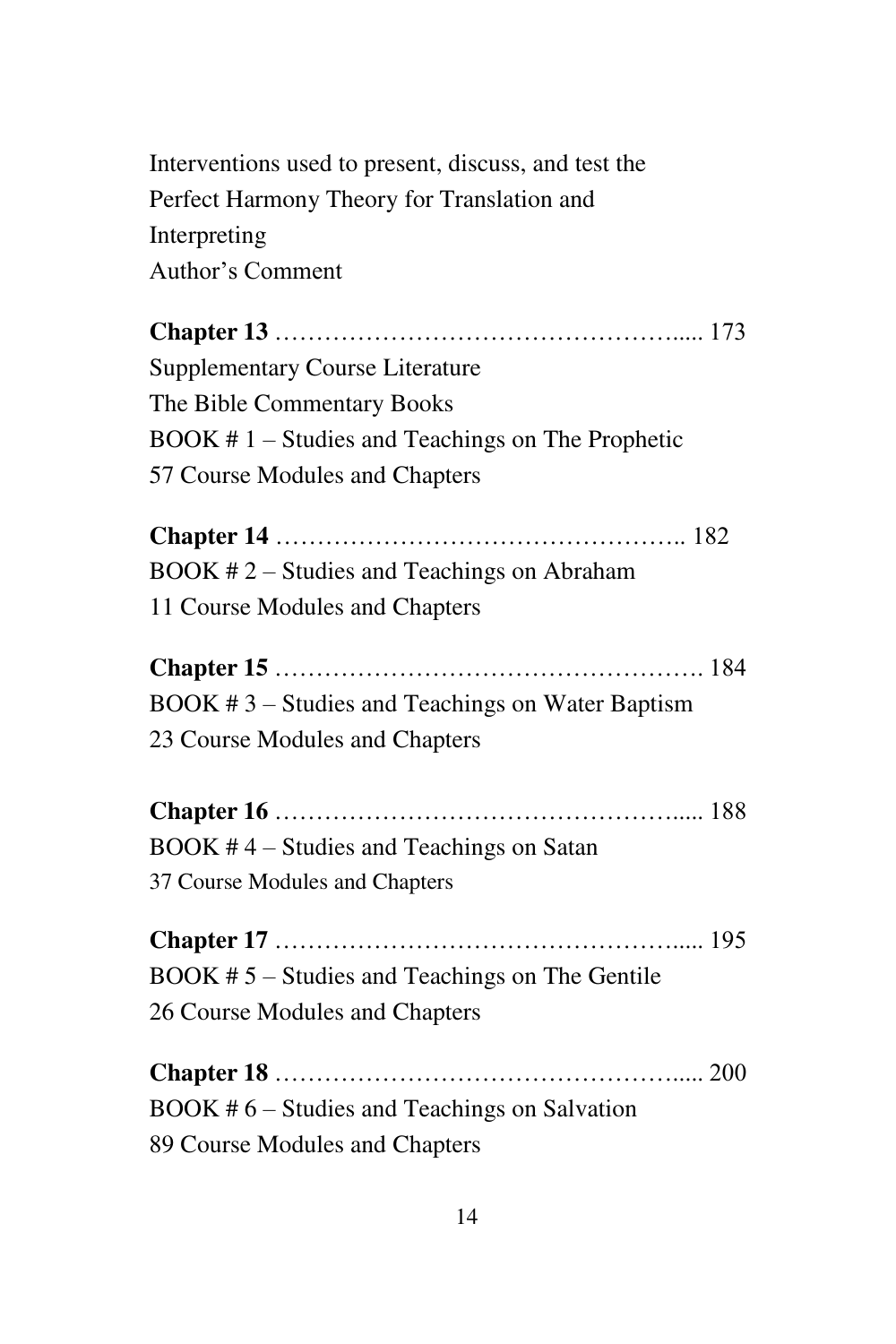| $BOOK # 7 - Studies and Teachers on Fasting$        |
|-----------------------------------------------------|
| 3 Course Modules and Chapters                       |
|                                                     |
| BOOK #8 – Studies and Teachings on Personal         |
| Problems                                            |
| <b>6 Course Modules and Chapters</b>                |
|                                                     |
| BOOK #9 - Studies and Teachings on The Child of God |
| 66 Course Modules and Chapters                      |
|                                                     |
| $BOOK # 10 - Studies and Teachings on Sin$          |
| 43 Course Modules and Chapters                      |
|                                                     |
| BOOK #11 – Studies and Teachings on Born-Again      |
| 29 Course Modules and Chapters                      |
|                                                     |
| BOOK #12 – Studies and Teachings on Divorce         |
| 10 Course Modules and Chapters                      |
|                                                     |
| BOOK #13 – Studies and Teachings on Apparent        |
| Contradictions                                      |
| 2 Course Modules and Chapters                       |
|                                                     |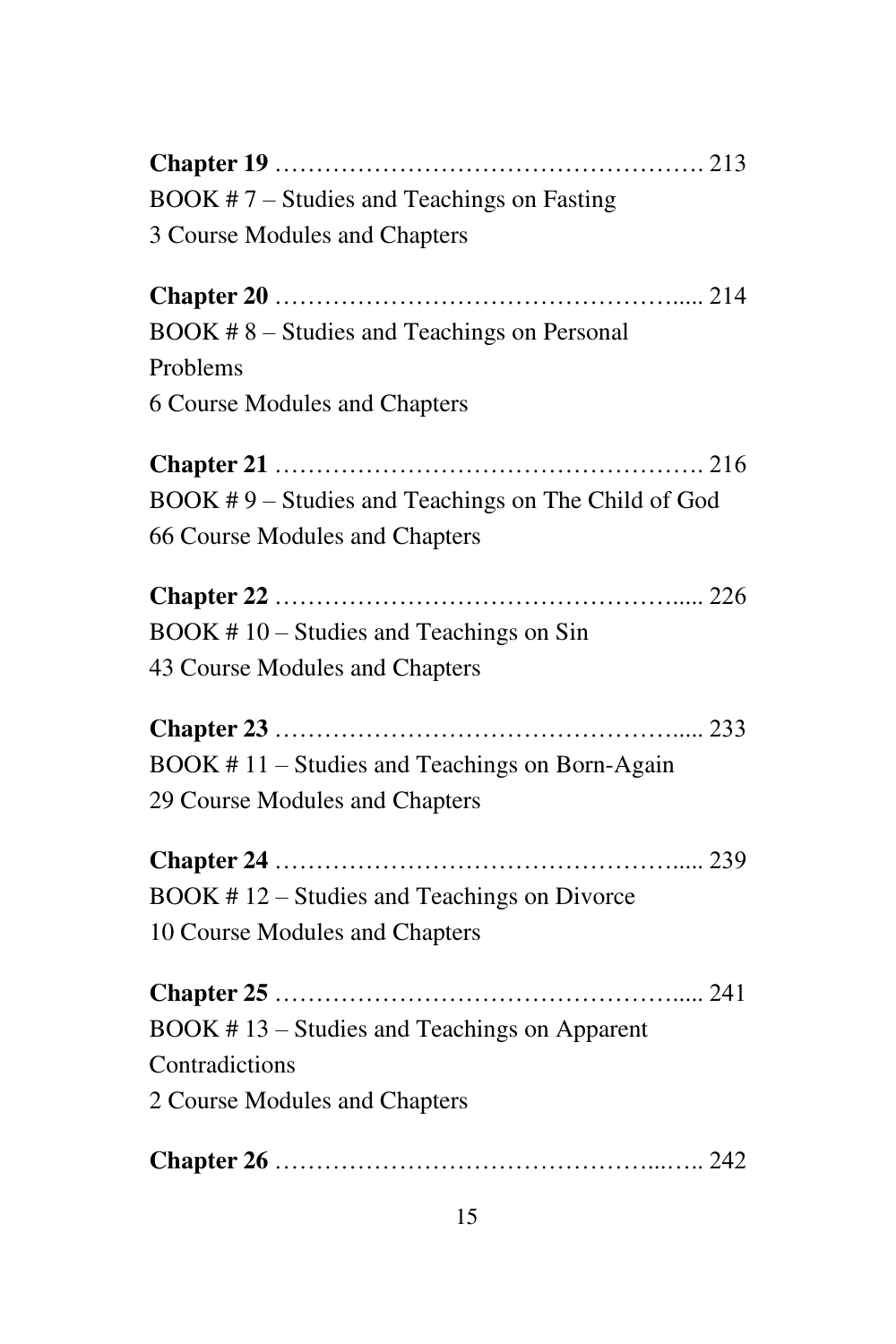| BOOK #14 – Studies and Teachings on Enemies       |
|---------------------------------------------------|
| <b>6 Course Modules and Chapters</b>              |
|                                                   |
| BOOK #15 – Studies and Teachings on Perfect       |
| 19 Course Modules and Chapters                    |
|                                                   |
| BOOK #16 – Studies and Teachings on The Spiritual |
| 79 Course Modules and Chapters                    |
|                                                   |
| BOOK #17 – Studies and Teachings on Free          |
| 25 Course Modules and Chapters                    |
|                                                   |
| BOOK #18 – Studies and Teachings on Pray          |
| 22 Course Modules and Chapters                    |
|                                                   |
| BOOK #19 – Studies and Teachings on Dog           |
| 1 Course Module and Chapter                       |
|                                                   |
| BOOK #20 – Studies and Teachings on The Church    |
| 53 Course Modules and Chapters                    |
|                                                   |
| $BOOK # 21 - Studies and Teachers on Apostles$    |
| 9 Course Modules and Chapters                     |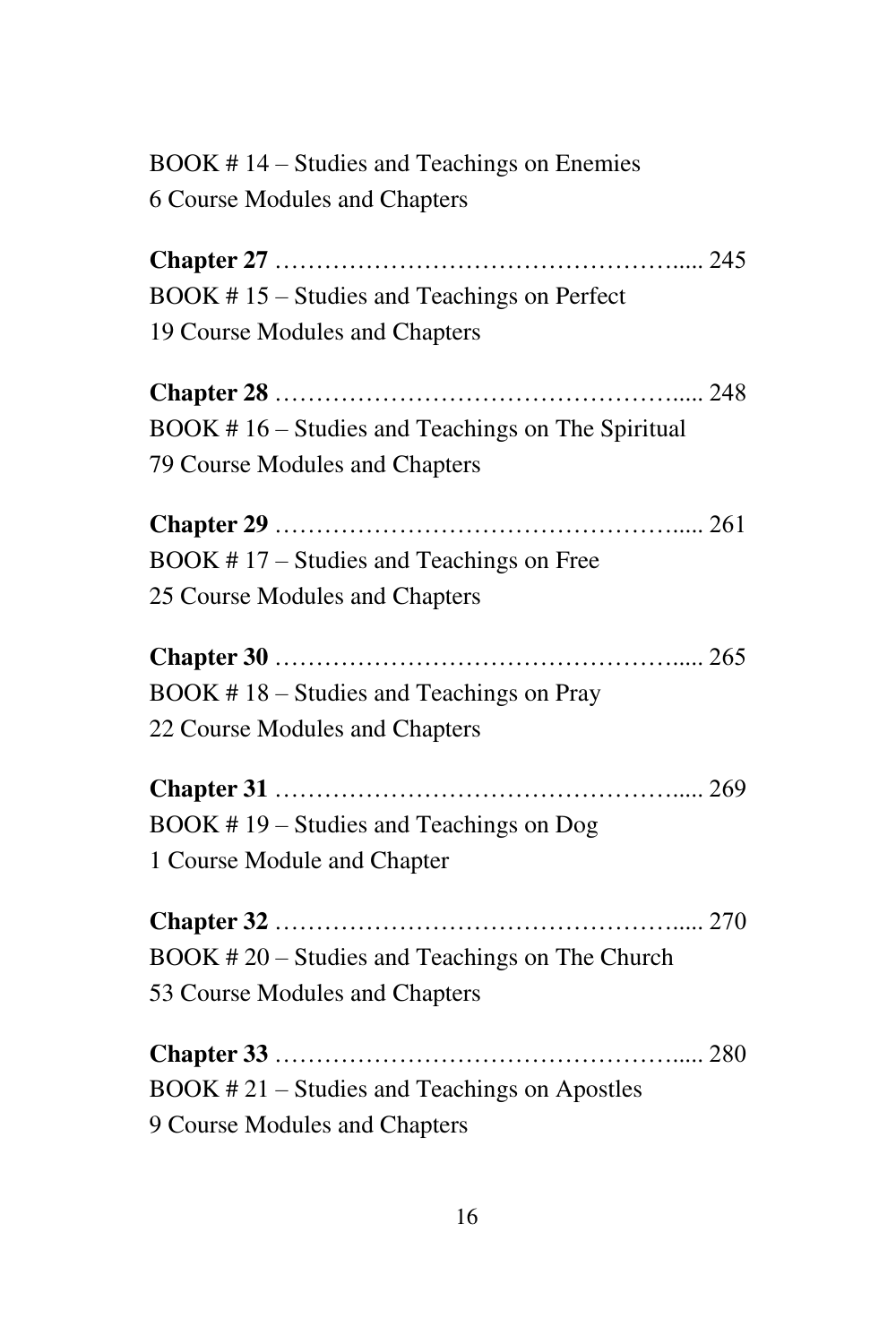| $BOOK # 22 - Studies and Teachers on Kingdom of$    |
|-----------------------------------------------------|
| Heaven                                              |
| 28 Course Modules and Chapters                      |
|                                                     |
| BOOK #23 – Studies and Teachings on Miracle         |
| 7 Course Modules and Chapters                       |
|                                                     |
| $BOOK # 24 - Studies and Teachers on Healing$       |
| 13 Course Modules and Chapters                      |
|                                                     |
| BOOK #25 – Studies and Teachings on Holy            |
| Communion and Wine                                  |
| 7 Course Modules and Chapters                       |
|                                                     |
| BOOK #26 – Studies and Teachings on Poor            |
| 3 Course Modules and Chapters                       |
|                                                     |
| BOOK #27 – Studies and Teachings on The Whole World |
| <b>4 Course Modules and Chapters</b>                |
|                                                     |
| BOOK #28 – Studies and Teachings on The Heart       |
| 8 Course Modules and Chapters                       |
|                                                     |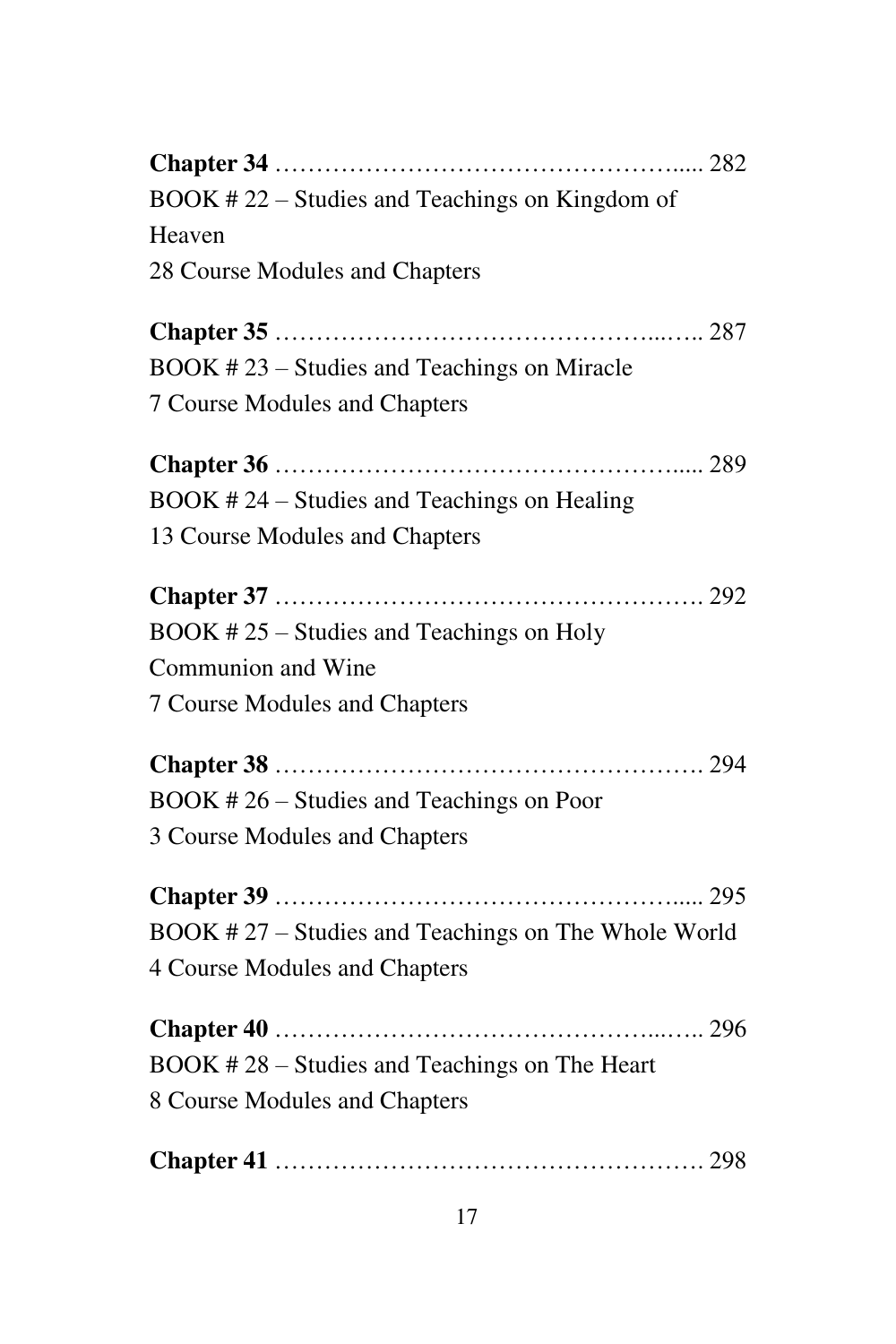| BOOK #29 – Studies and Teachings on Servant of God |
|----------------------------------------------------|
| 9 Course Modules and Chapters                      |
|                                                    |
| BOOK #30 – Studies and Teachings on Parables       |
| 3 Course Modules and Chapters                      |
|                                                    |
| $BOOK # 31 - Studies and Teachers on Pracher$      |
| 17 Course Modules and Chapters                     |
|                                                    |
| BOOK #32 – Studies and Teachings on The Word of    |
| God                                                |
| 43 Course Modules and Chapters                     |
|                                                    |
| BOOK #33 – Studies and Teachings on Belief and     |
| Unbelief                                           |
| 8 Course Modules and Chapters                      |
|                                                    |
| BOOK #34 – Studies and Teachings on Doctrine       |
| 54 Course Modules and Chapters                     |
|                                                    |
| BOOK #35 – Studies and Teachings on Death          |
| 7 Course Modules and Chapters                      |
|                                                    |
| BOOK #36 – Studies and Teachings on Faith          |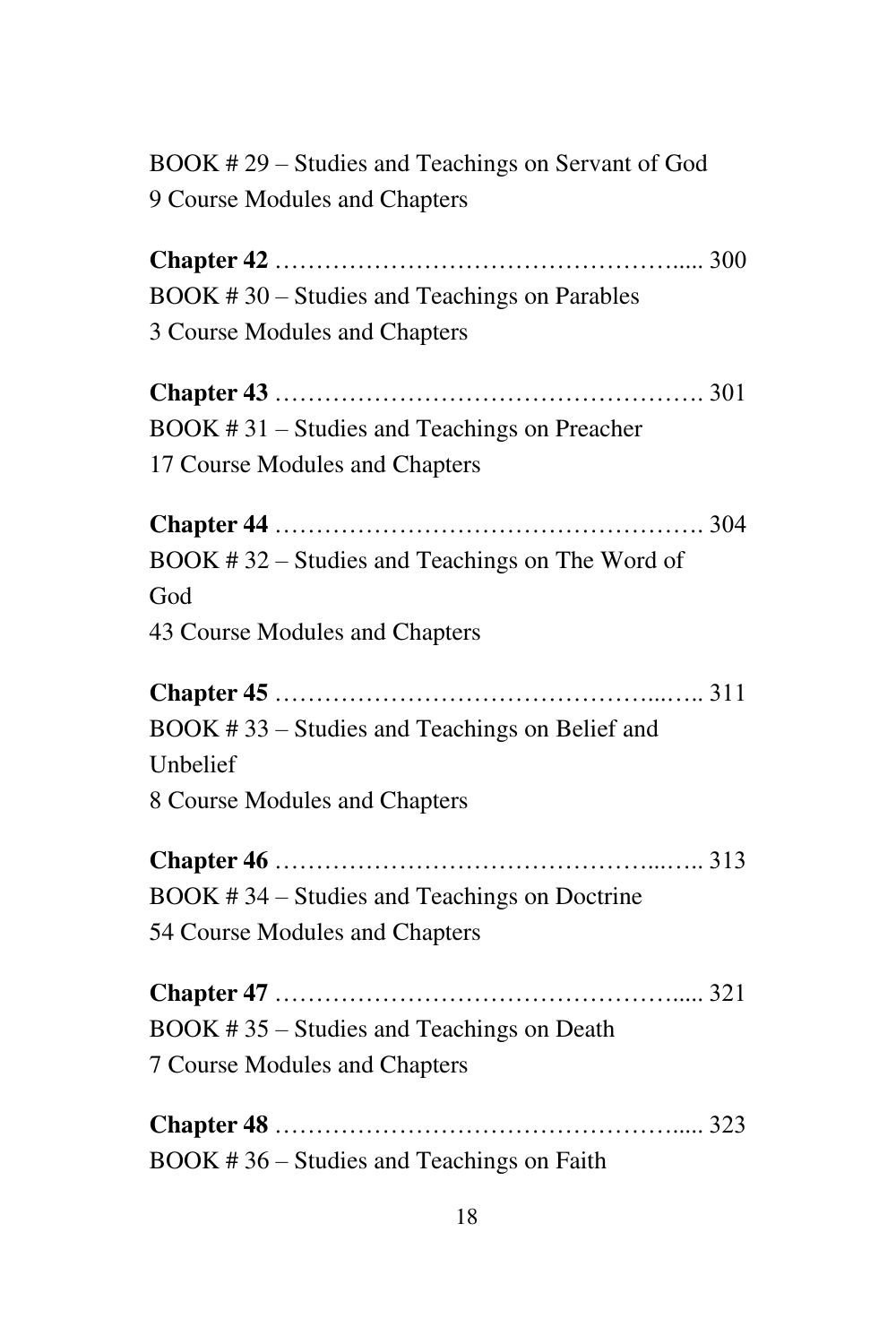9 Course Modules and Chapters

| BOOK #37 – Studies and Teachings on Angels    |
|-----------------------------------------------|
| 5 Course Modules and Chapters                 |
|                                               |
| BOOK #38 – Studies and Teachings on Conflict  |
| 2 Course Modules and Chapters                 |
|                                               |
| BOOK #39 – Studies and Teachings on The       |
| Spirituals of Money                           |
| 25 Course Modules and Chapters                |
|                                               |
| $BOOK #40 - Studies and Teachers on Ministry$ |
|                                               |
| 11 Course Modules and Chapters                |
|                                               |
| BOOK #41 – Studies and Teachings on Parable   |
| <b>4 Course Modules and Chapters</b>          |
|                                               |
| $BOOK # 42 - Studies and Teachers on Title$   |
| 20 Course Modules and Chapters                |
|                                               |
| BOOK #43 – Studies and Teachings on Bible     |
| <b>Translation and Interpreting</b>           |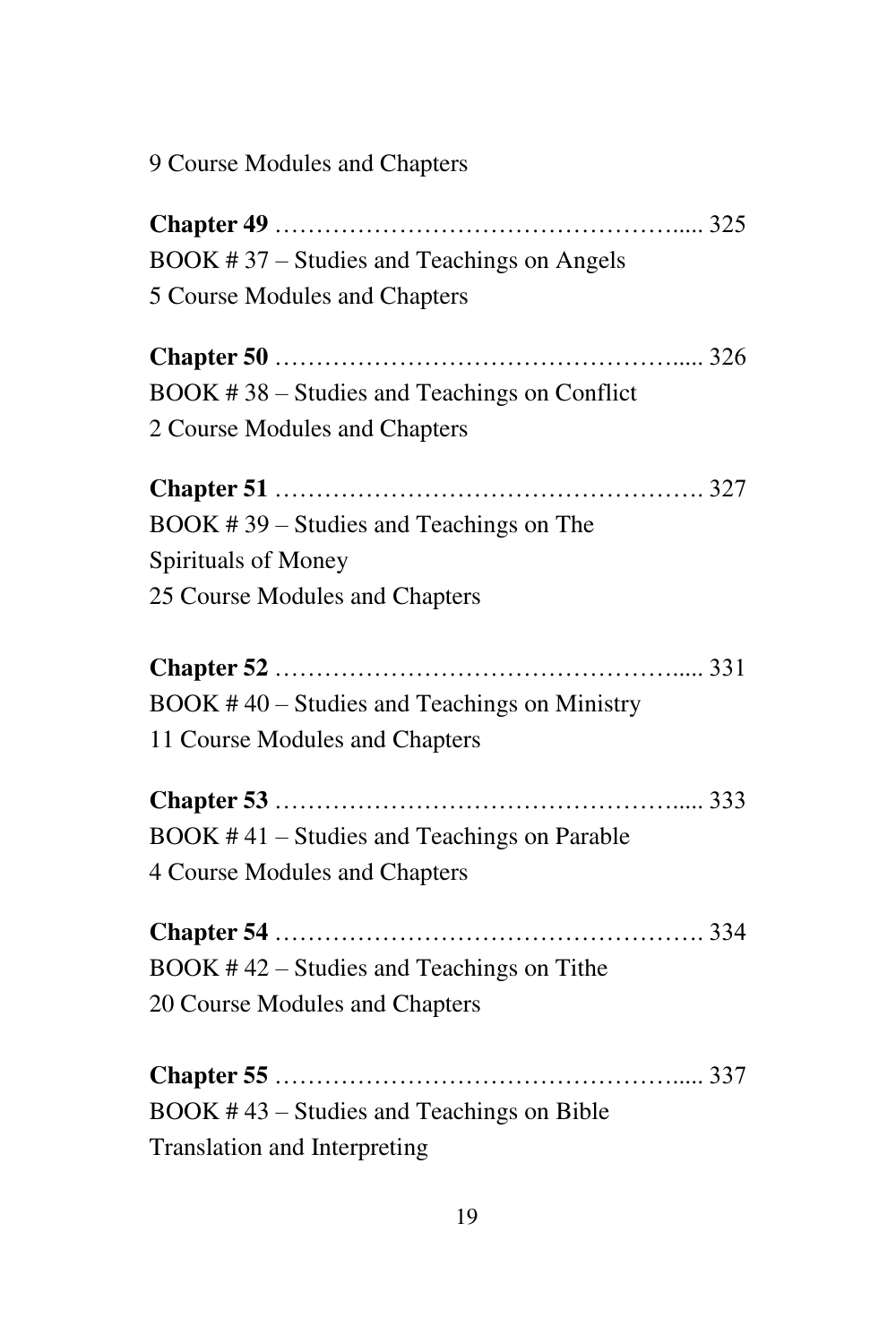20 Course Modules and Chapters

| BOOK #44 – Studies and Teachings on Suffering |
|-----------------------------------------------|
| 3 Course Modules and Chapters                 |
|                                               |
| BOOK #45 – Studies and Teachings on Genesis   |
| 5 Course Modules and Chapters                 |
|                                               |
| BOOK #46 – Studies and Teachings on Sabbath   |
| 9 Course Modules and Chapters                 |
|                                               |
| $BOOK #47 - Studies and Teachers on Wife$     |
| <b>6 Course Modules and Chapters</b>          |
|                                               |
| BOOK #48 – Studies and Teachings on Solomon   |
| 5 Course Modules and Chapters                 |
|                                               |
| BOOK #49 – Studies and Teachings on Jews      |
| 10 Course Modules and Chapters                |
|                                               |
| BOOK #50 – Studies and Teachings on The Cross |
| 5 Course Modules and Chapters                 |
|                                               |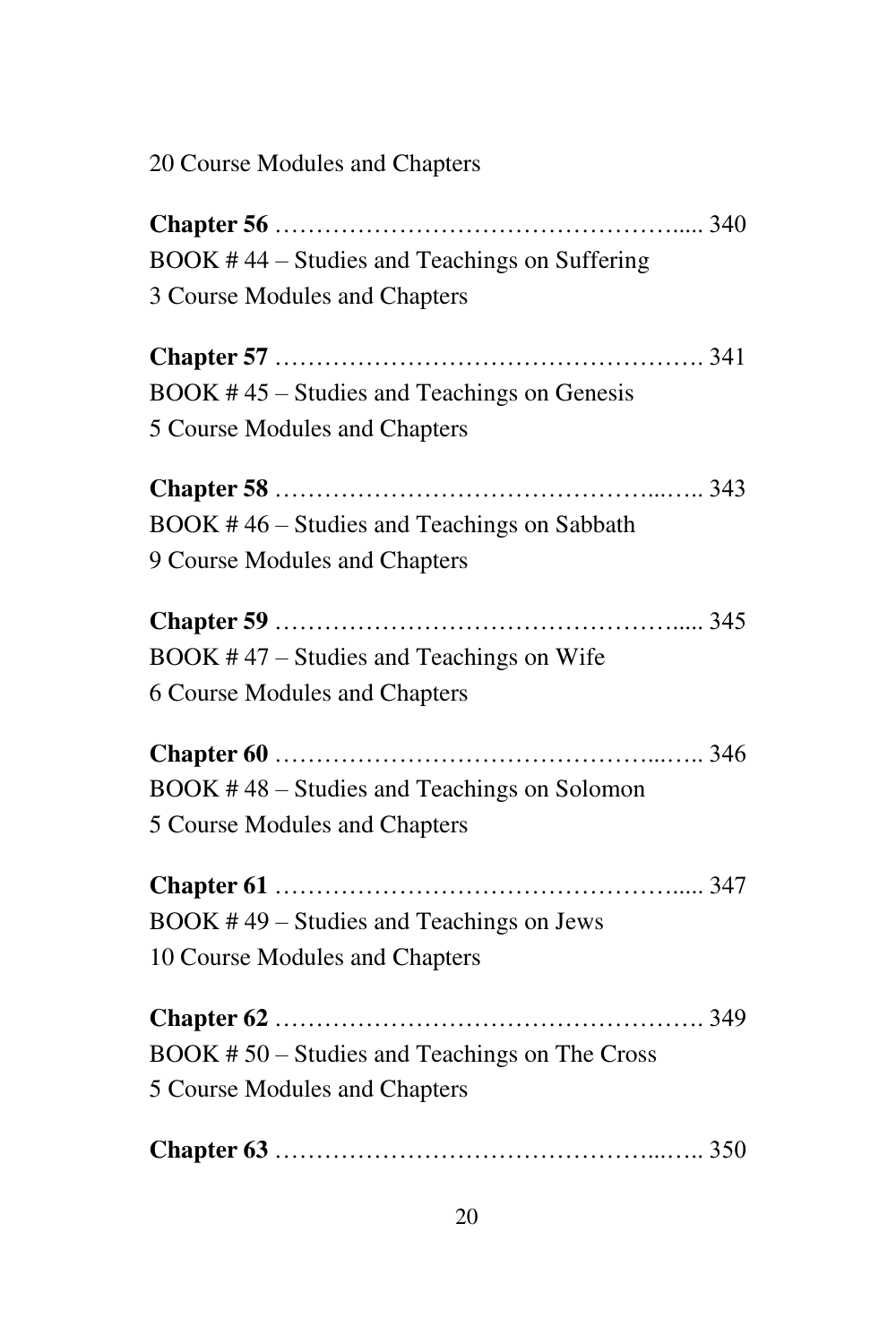| $\overline{BOOK}$ #51 – Studies and Teachings on Teaching |  |
|-----------------------------------------------------------|--|
| 24 Course Modules and Chapters                            |  |

**Chapter 64** …………………………………………..... 354 BOOK # 52 – Studies and Teachings on The Holy Spirit 19 Course Modules and Chapters

| BOOK #53 – Studies and Teachings on Spirit |  |
|--------------------------------------------|--|
| 22 Course Modules and Chapters             |  |

| BOOK #54 – Studies and Teachings on Truth |  |
|-------------------------------------------|--|
| 5 Course Modules and Chapters             |  |

**Chapter 67** ………………………………...………….. 361 BOOK # 55 – Studies and Teachings on Birthday 6 Course Module and Chapter

| $BOOK # 56 - Studies and Teachers on The$       |  |
|-------------------------------------------------|--|
| Multi-Dimensional Personalities of Jesus Christ |  |
| 6 Course Modules and Chapters                   |  |

**Chapter 69** ………………………………………...….. 365 BOOK # 57 – Studies and Teachings on Reincarnation 4 Course Module and Chapter

|--|--|--|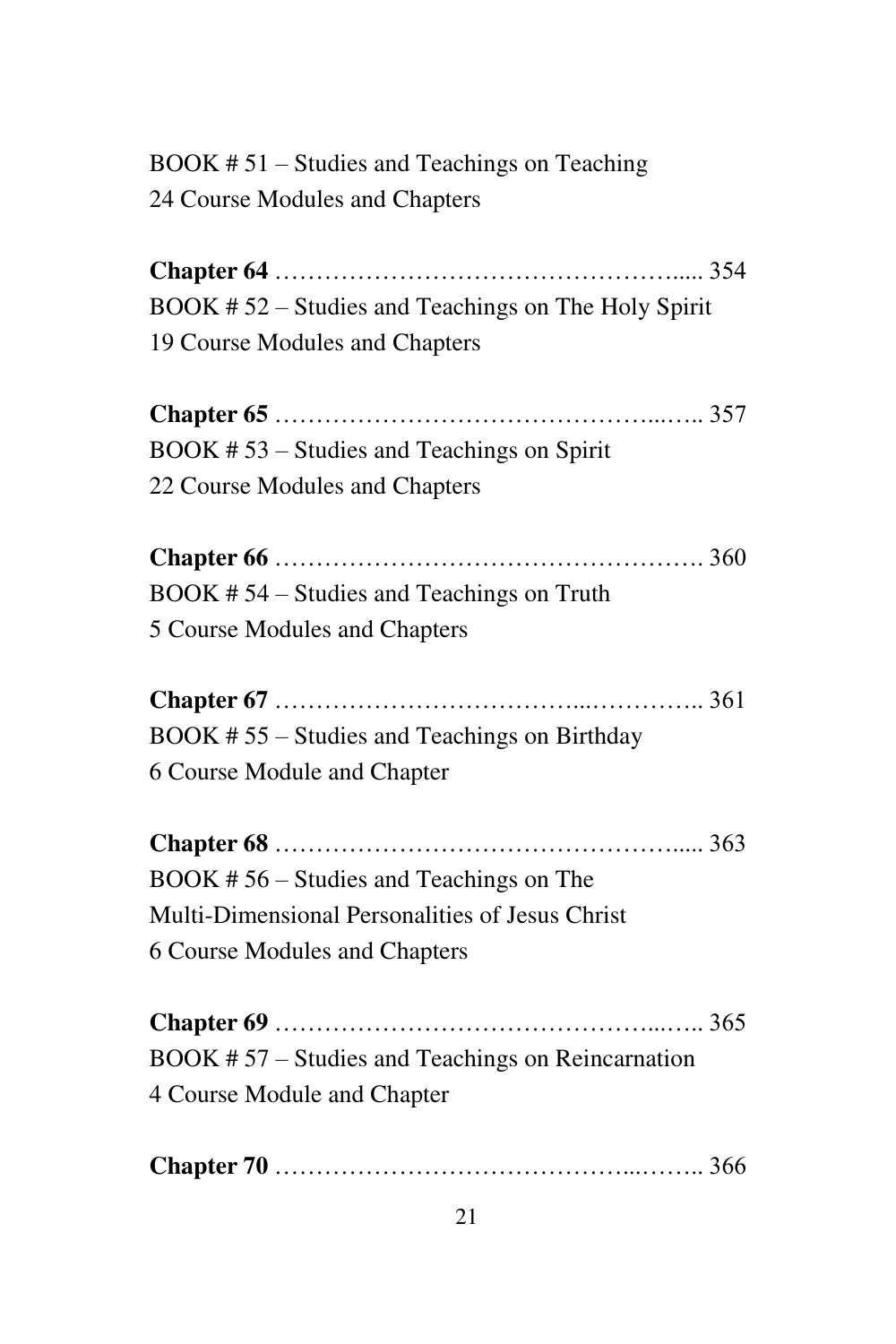BOOK # 58 – Studies and Teachings on Scribe 1 Course Module and Chapter

**Chapter 71** …………………………………………..... 367 BOOK # 59 – Studies and Teachings on The Old Testament, The New Testament 20 Course Modules and Chapters

**Chapter 72** …………………………………………..... 371 BOOK # 60 – Studies and Teachings on The Christian 43 Course Modules and Chapters

**Chapter 73** ……………………………………………. 377 BOOK # 61 – Studies and Teachings on Life 9 Course Modules and Chapters

**Chapter 74** ………………………………………...….. 379 BOOK # 62 – Studies and Teachings on Circumcision 5 Course Modules and Chapters

**Chapter 75** …………………………………………..... 380 BOOK # 63 – Studies and Teachings on Son 2 Course Modules and Chapters

**Chapter 76** …………………………………………..... 381 BOOK # 64 – Studies and Teachings on Tongues 7 Course Modules and Chapters

|--|--|--|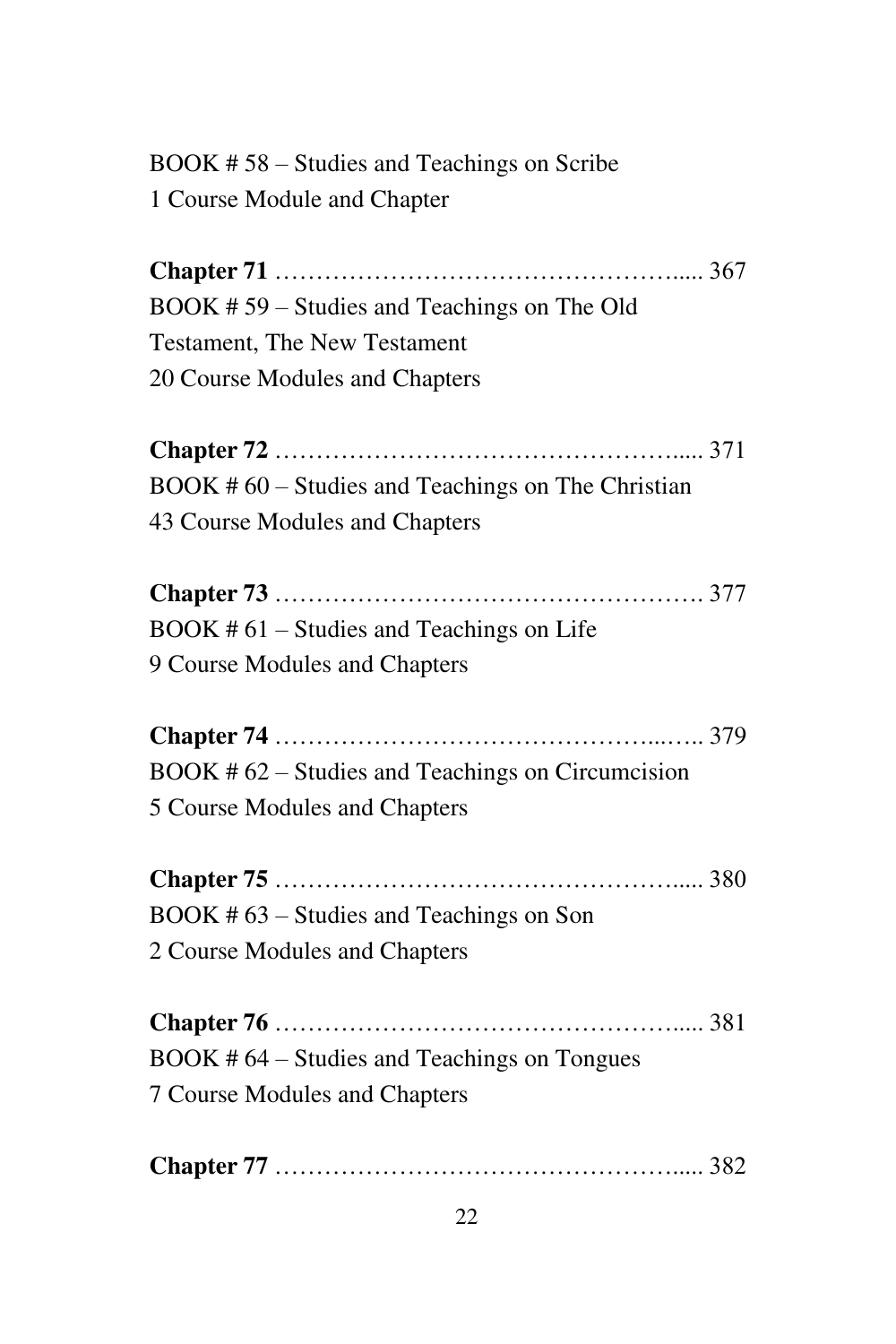| BOOK #65 – Studies and Teachings on Understand   |
|--------------------------------------------------|
| 6 Course Modules and Chapters                    |
|                                                  |
| BOOK #66 – Studies and Teachings on Earth        |
| 3 Course Modules and Chapters                    |
|                                                  |
| BOOK #67 – Studies and Teachings on Man of God   |
| 9 Course Modules and Chapters                    |
|                                                  |
| BOOK #68 – Studies and Teachings on Saint        |
| 3 Course Modules and Chapters                    |
|                                                  |
| BOOK #69 - Studies and Teachings on The Law      |
| <b>6 Course Modules and Chapters</b>             |
|                                                  |
| BOOK #70 – Studies and Teachings on Marriage     |
| 5 Course Modules and Chapters                    |
|                                                  |
| BOOK #71 - Studies and Teachings on Pastor       |
| 5 Course Modules and Chapters                    |
|                                                  |
| BOOK #72 – Studies and Teachings on Mother's Day |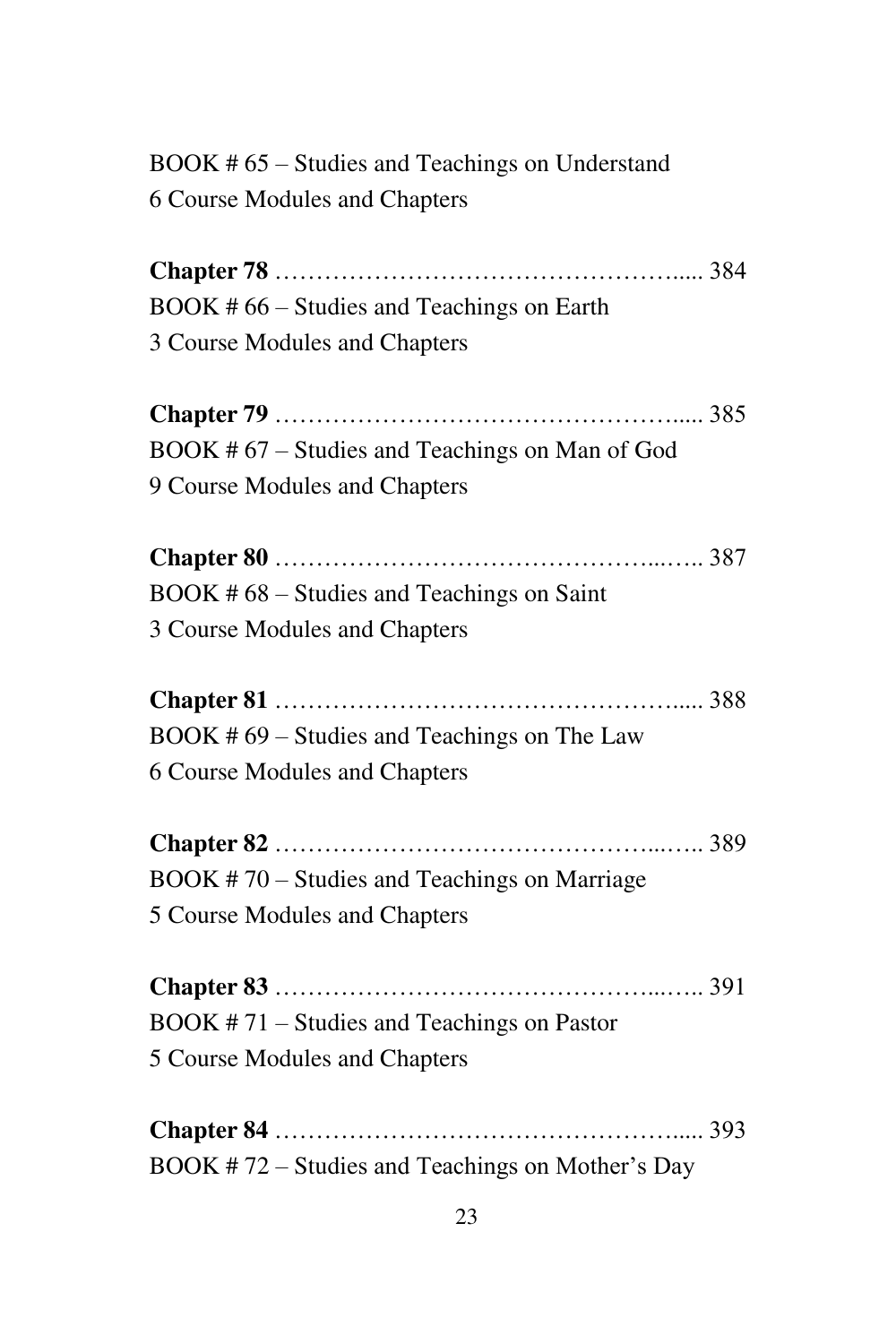and Father's Day 8 Course Module and Chapter

**Chapter 85** ………………………………………...….. 394 BOOK # 73 – Studies and Teachings on The Bible 19 Course Modules and Chapters **Chapter 86** ………………………………………...….. 398 BOOK # 74 – Studies and Teachings on Peace 5 Course Modules and Chapters **Chapter 87** ……………………………………………. 399 BOOK # 75 – Studies and Teachings on The Bereaved 3 Course Modules and Chapters **Chapter 88** …………………………………………..... 400 BOOK # 76 – Studies and Teachings on Power 9 Course Modules and Chapters **Chapter 89** ……………………………………………. 402 BOOK # 77 – Studies and Teachings on The Place of Worship 5 Course Modules and Chapters

**Chapter 90** ……………………………………………. 403 BOOK # 78 – Studies and Teachings on The Qur'an 16 Course Modules and Chapters

**Chapter 91** ………………………………………...….. 405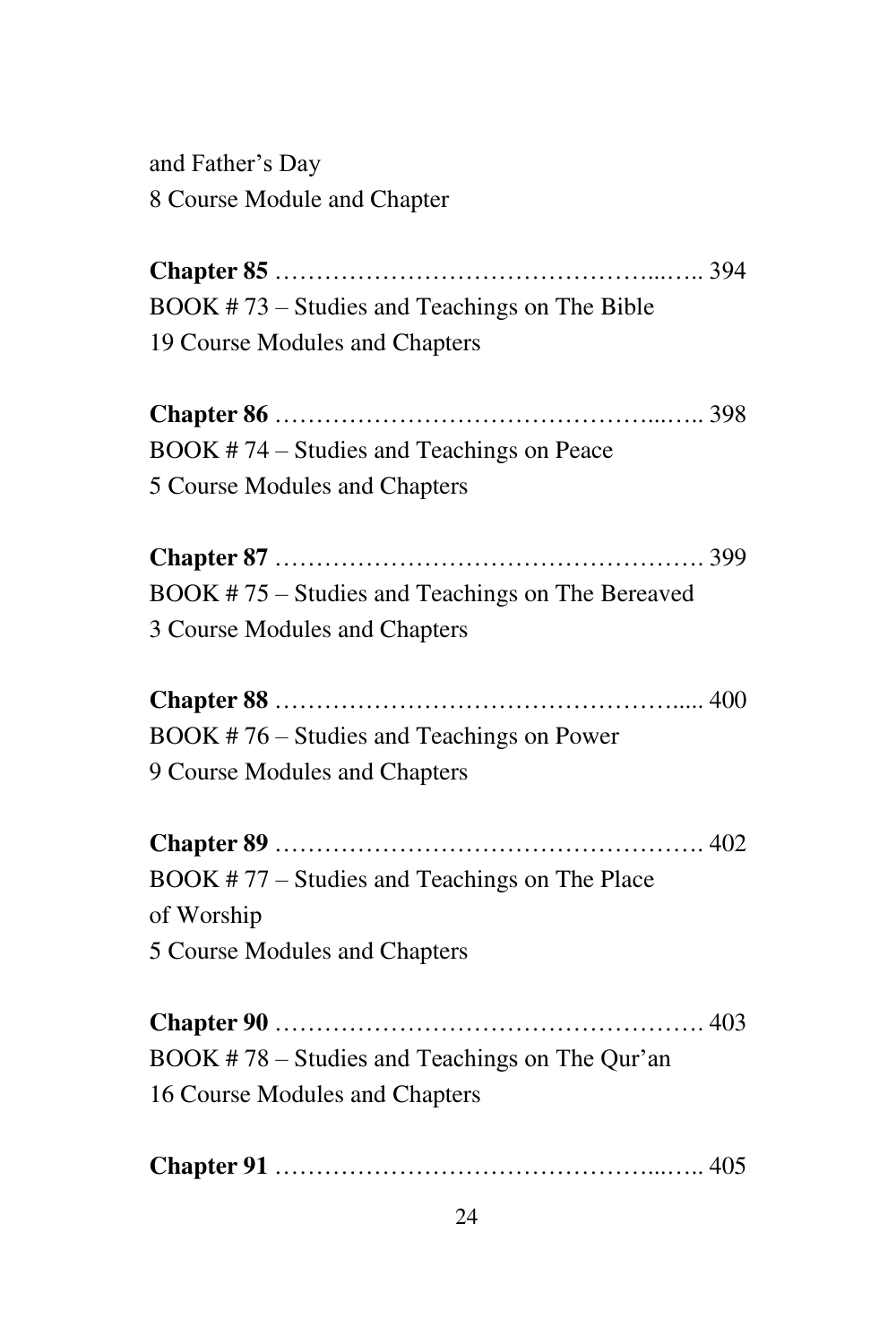BOOK # 79 – Studies and Teachings on Customs, Culture, and Traditions

**Chapter 92** …………………………………………..... 408 BOOK # 80 – Studies and Teachings on The Choir 3 Course Modules and Chapters

**Chapter 93** ……………………………………………. 409 BOOK # 81 – Studies and Teachings on Prophet Frank Dwomoh Sarpong 23 Course Modules and Chapters

**Chapter 94** ……………………………………………. 415 BOOK # 82 – Studies and Teachings on Prophet David Owusu 7 Course Modules and Chapters

**Chapter 95** …………………………………...……….. 417 BOOK # 83 – Studies and Teachings on Prophet Emmanuel Amoah 6 Course Modules and Chapters

**Chapter 96** …………………………………...……….. 418 BOOK # 84 – Studies and Teachings on Prophet Kwabena Tawiah 3 Course Modules and Chapters

**Chapter 97** …………………………………………..... 420 BOOK # 85 – Studies and Teachings on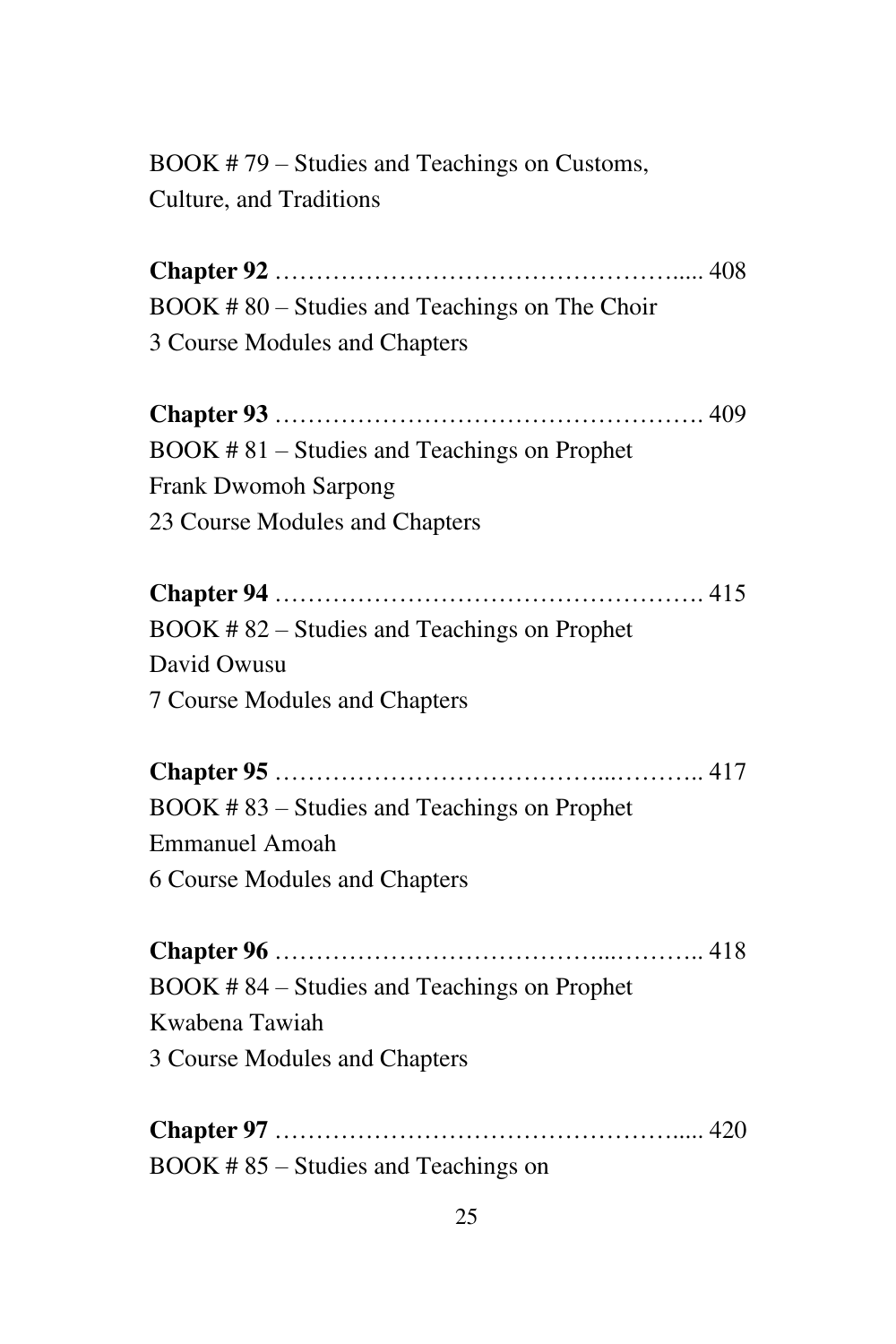Discernment 5 Course Modules and Chapters

**Chapter 98** …………………………………………..... 421 BOOK # 86 – Studies and Teachings on Deliverance 11 Course Modules and Chapters

**Chapter 99** …………………………………………..... 424 BOOK # 87 – Studies and Teachings on African Slavery 2 Course Modules and Chapters

**Chapter 100** …………………………………………... 425 BOOK # 88 – Studies and Teachings on Curses 4 Course Module sand Chapters

**Chapter 101** …………………………………………... 426 BOOK # 89 – Studies and Teachings on Dr. Peter Pryce 7 Course Module sand Chapters

**Chapter 102** ……………………………………….….. 427 BOOK # 90 – Studies and Teachings on Christmas 4 Course Module sand Chapters

**Chapter 103** …………………………………………... 428 BOOK # 91 – Qibla Files – Christian-Muslim Radio Debates in New York, USA

**Chapter 104** …………………………………………... 429 BOOK # 92 – Topics in Translation Review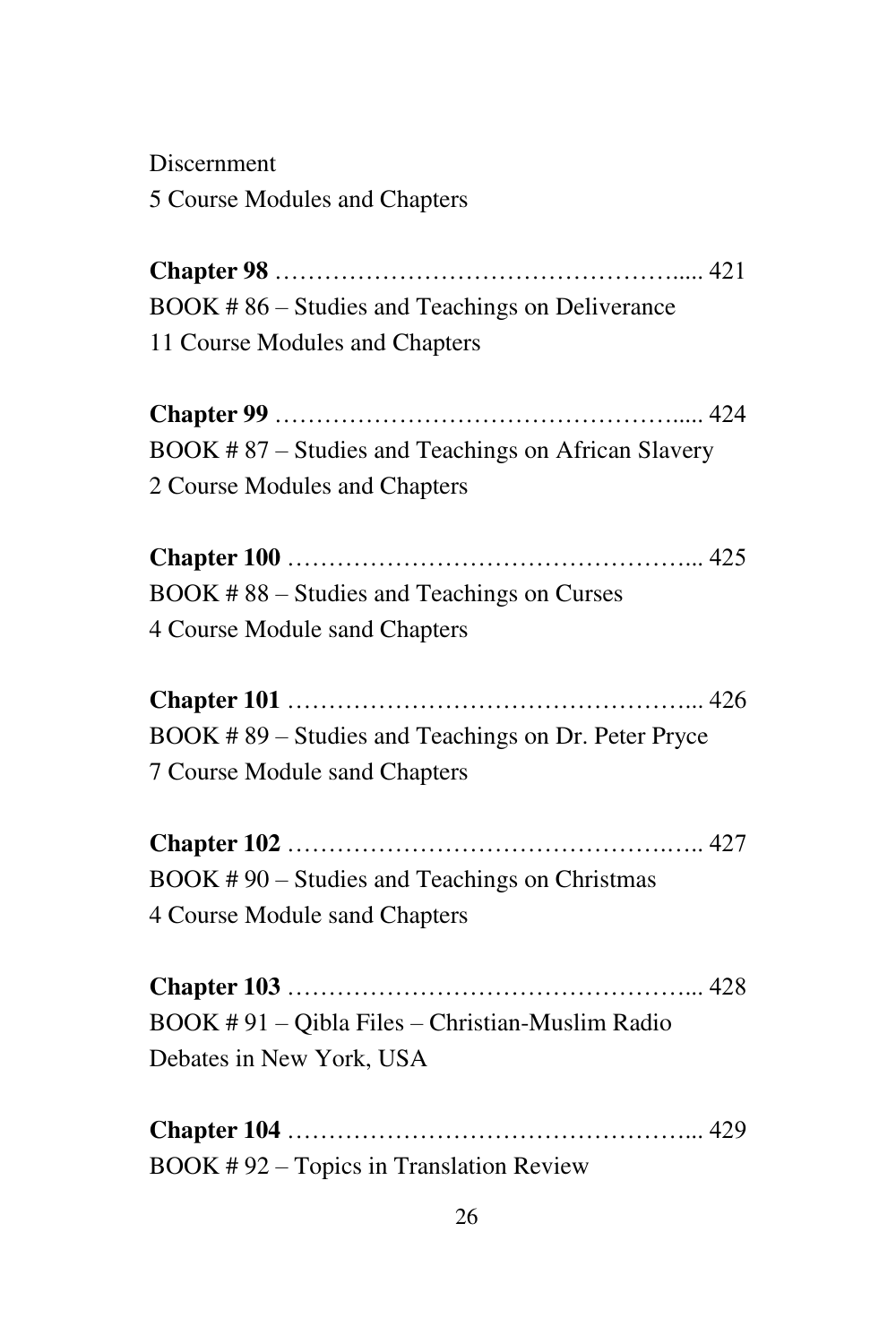953 pages. ISBN 978-9988-2-2741-8

**Chapter 105** ……………………………………….….. 430 BOOK # 93 – Attitudes to Translation 106 pages. ISBN 978–9988–2–7248–7 **Chapter 106** …………………………………………... 431 BOOK # 94 – Techniques of Expression 91 pages. ISBN 978-9988-8799-5-2 **Chapter 107** …………………………………………... 432 BOOK # 95 – Change as a Distinct Property of Language 74 pages. ISBN 978-9988-8799-0-7 **Chapter 108** …………………………………………... 433 BOOK # 96 – Language Migration 101 pages. ISBN 978-9988-8799-2-1 **Chapter 109** ……………………………………….….. 434 BOOK # 97 – Foreignising Finnish 55 pages. ISBN: 978-9988-8799-4-5 **Chapter 110** ……………………………………….….. 435 BOOK # 98 – Norms of Academic Writing 123 pages. ISBN 978-9988-8799-3-8 **Chapter 111** …………………………………………... 436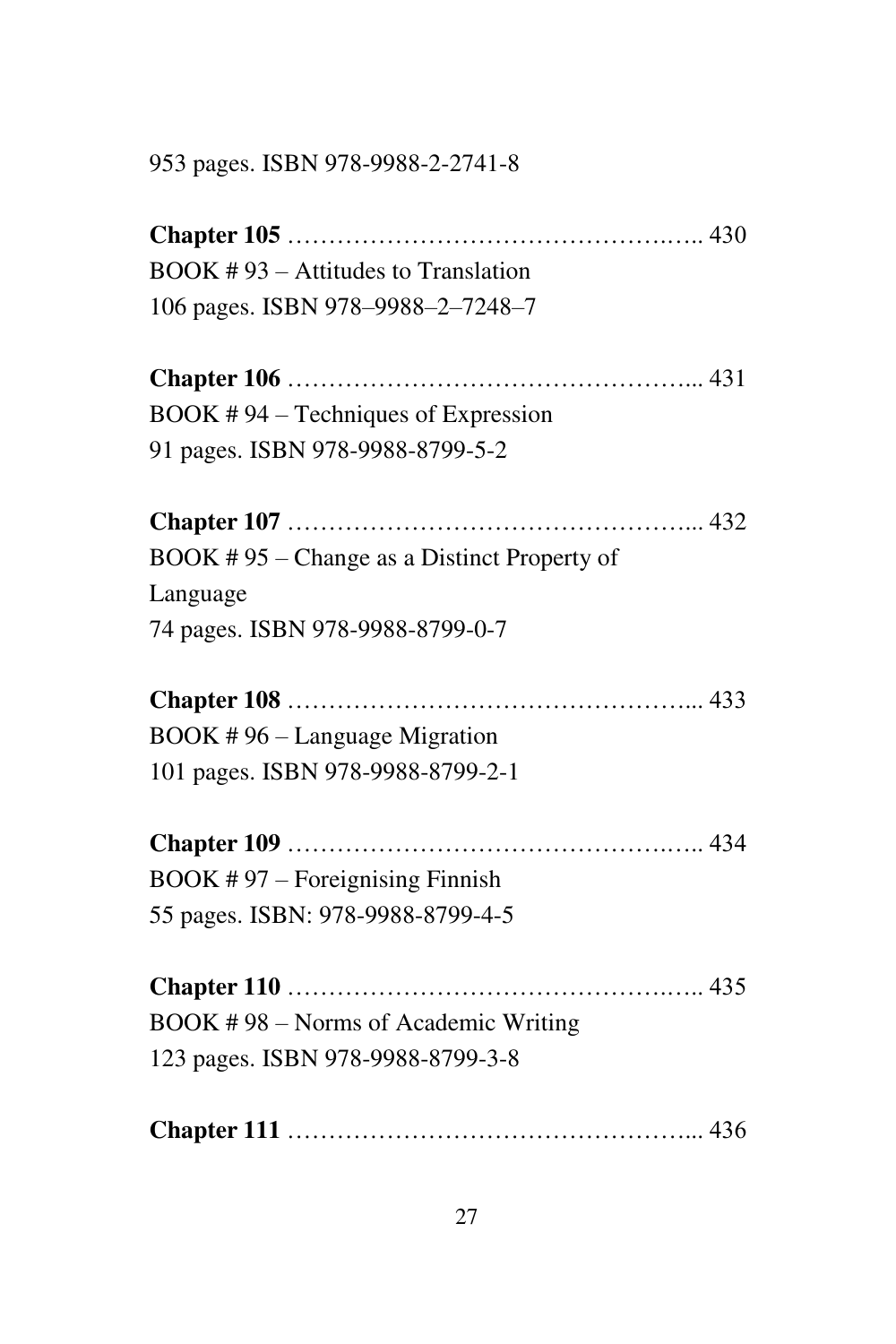BOOK # 99 – Method for Literary Translation – Méthode de la Traduction Littéraire 223 pages

**Chapter 112** …………………………………………... 437 BOOK # 100 – Salvation - Anointed Teachings 757 pages. ISBN 978-9988-8799-1-4 **Chapter 113** …………………………………………... 438 BOOK # 101 – Threatened …by the Truth 709 pages. ISBN 978-9988-8800-1-9 **Chapter 114** …………………………………………... 439 BOOK # 102 – Bible Translation of the Qur'an 700 pages **Chapter 115** …………………………………………... 440 BOOK # 103 – Hope for Christian-Muslim Fellowship 32 pages **Chapter 116** …………………………………………... 441 BOOK # 104 – Concept of Machine Translation 70 pages **Chapter 117** …………………………………………... 442

BOOK # 105 – Relevance of Culture in Christian Religion 161 pages. ISBN 978-9988-8799-9-0

|--|--|--|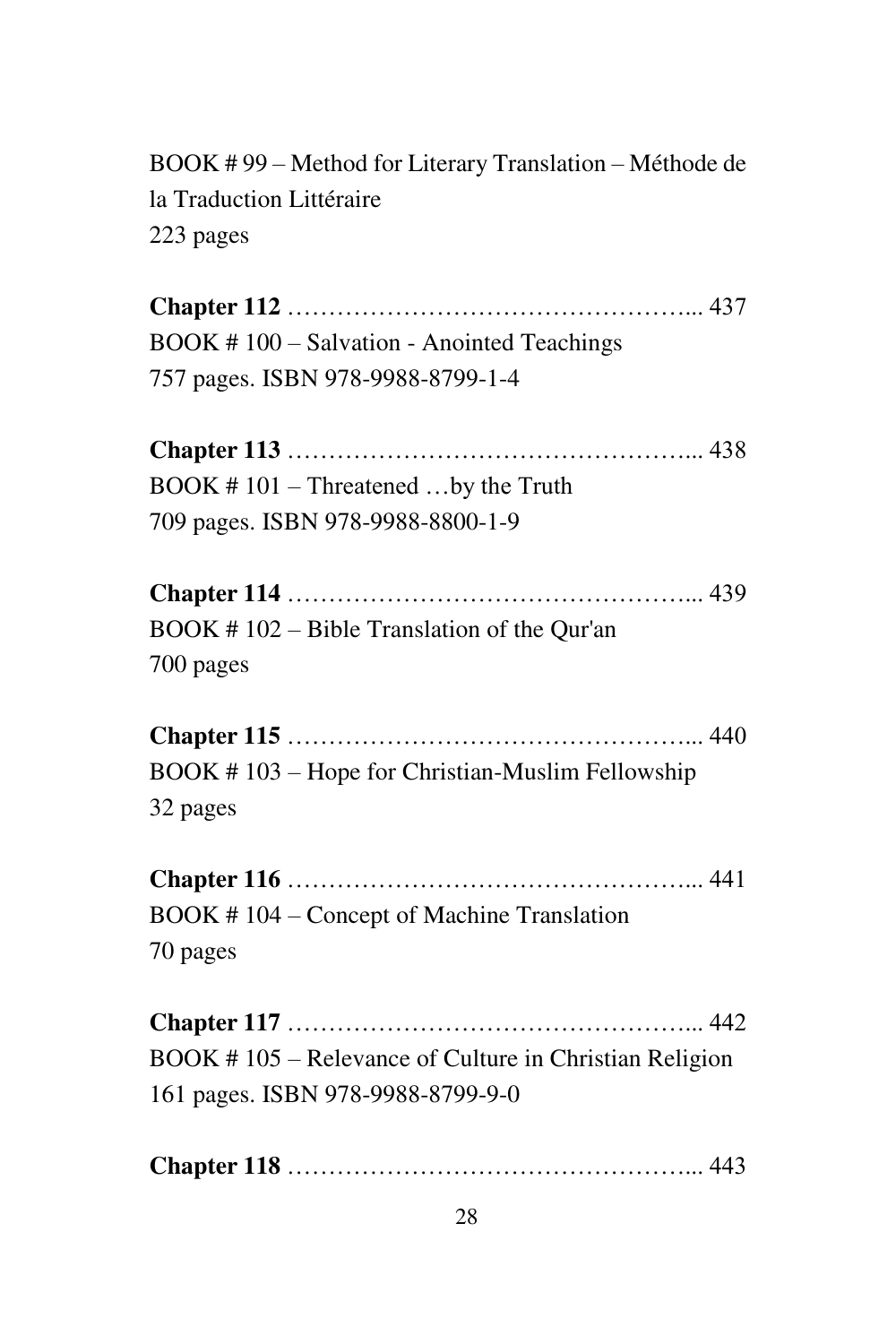BOOK # 106 – Theory for Bible Translation – Théorie de la Traduction Biblique 437 pages. ISBN 978-9988-8799-8-3

**Chapter 119** …………………………………………... 444 BOOK # 107 – Translation of Dreams 444 pages. ISBN 978-9988-8799-6-9

**Chapter 120** …………………………………………... 445 BOOK # 108 – Freely Ye have Received, Freely Give 156 pages

**Chapter 121** …………………………………………... 446 BOOK # 109 – Thematic Dictionary of Matthew – Intralingual Translation of Spiritual Themes 620 pages ISBN 978-9988-8800-2-6 – paper edition ISBN: 978-9988-8800-8-8 – eBook edition

**Chapter 122** …………………………………………... 447 BOOK # 110 – The Counseling Manual - Case Studies 544 pages ISBN 978-9988-8800-4-0 – paper edition ISBN 978-9988-8800-9-5 – eBook edition

**Chapter 123** …………………………………………... 448 BOOK # 111 – Français aux Anglophones – French for English speakers